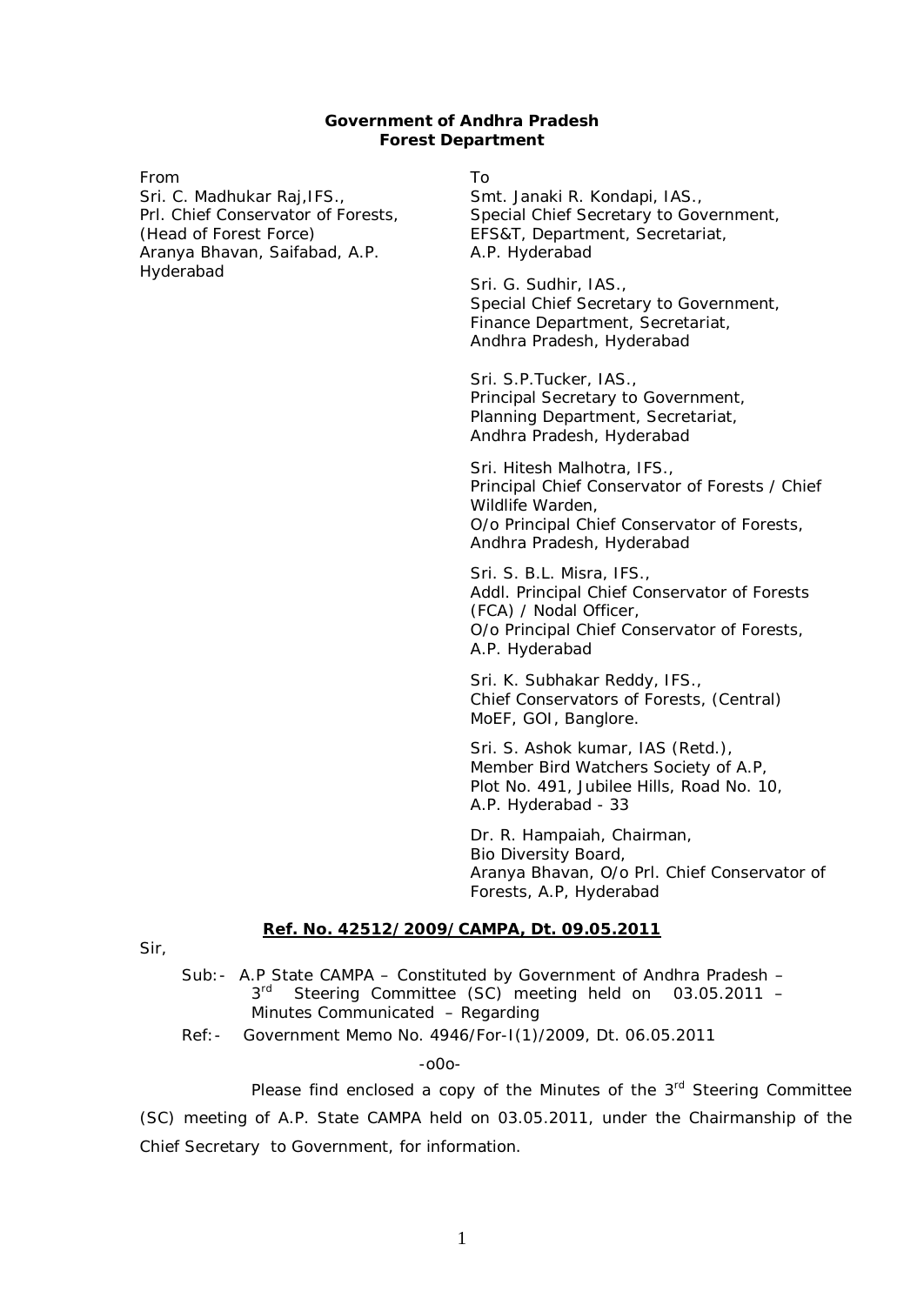Yours faithfully,

Encl: As above

*Sd/- C. Madhukar Raj* Principal Chief Conservator of Forests (Head of Forest Force) (FAC)

Copy to the table of Chief Secretary to Government, Andhra Pradesh, Hyderabad for information and kind perusal.

//True Copy//

For Prl. Chief Conservator of Forests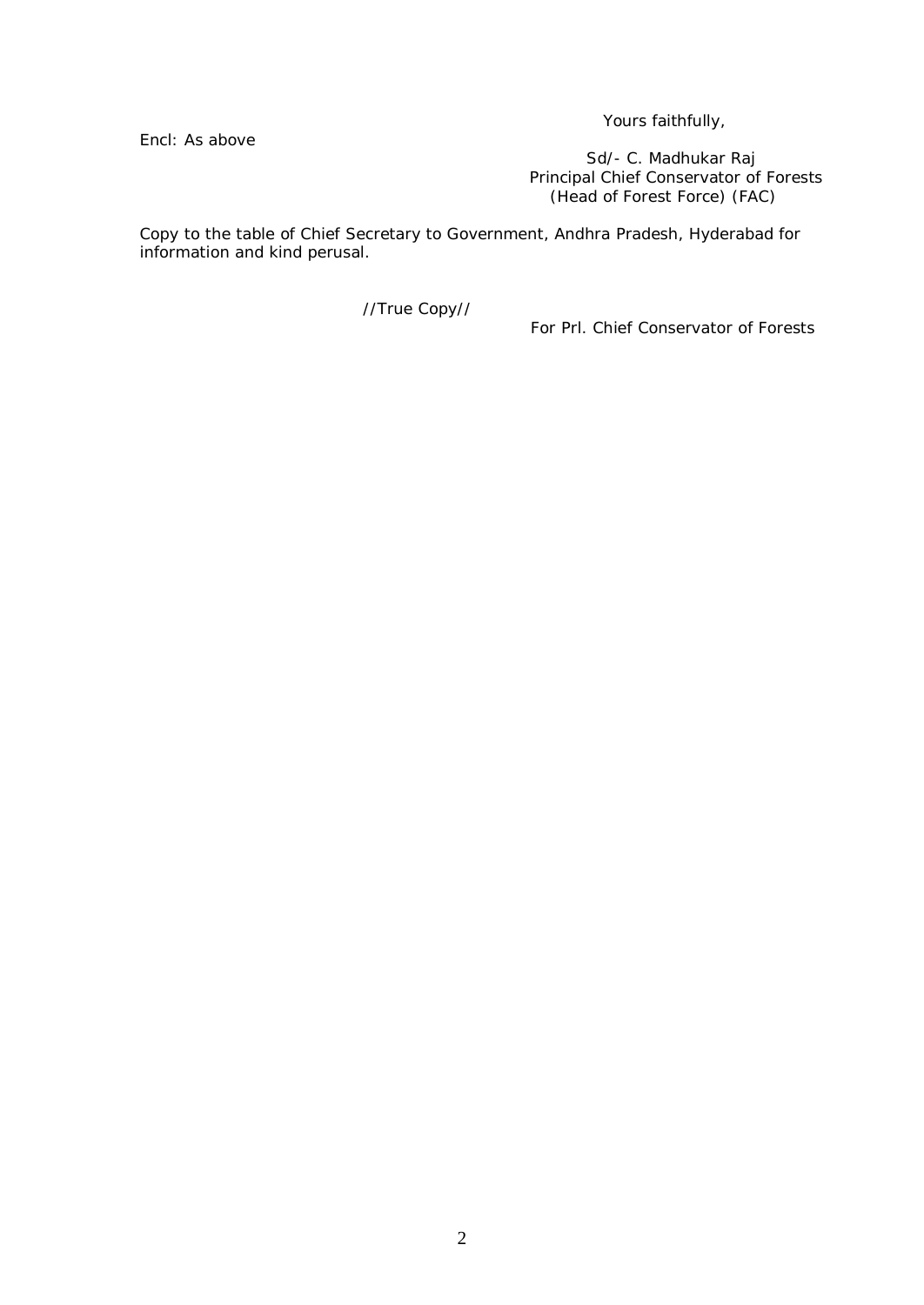### GOVERNMENT OF ANDHRA PRADESH ENVIRONMENT, FORESTS, SCIENCE AND TECHNOLOGY (For.I) DEPARTMENT

Memo No.4946/For.I(1)/2009, Dated:06.05.2011.

- Sub: A.P. State Compensatory Afforestation Fund Management and Planning Authority (A.P. State CAMPA) – Constituted by Government of Andhra Pradesh –  $3<sup>rd</sup>$  Steering Committee (SC) meeting held on 03.05.2011- Minutes of the Meeting – Reg.
- Ref: From PCCF, A.P.,Hyderabad Lr.Ref.No. 11259/2011/CAMPA, Dt: 03.05.2011.

\*\*\*\*\*

Approved minutes of the 3<sup>rd</sup> Steering Committee (SC) meeting of A.P. State CAMPA held on 03.05.2011 are enclosed. The Principal Chief Conservator of Forests, Andhra Pradesh, Hyderabad is requested to communicate the minutes of the 3<sup>rd</sup> Steering Committee (SC) meeting of A.P. State CAMPA to all the concerned in name covers for information and necessary action.

### JANAKI R. KONDAPI, SPECIAL CHIEF SECRETARY TO GOVERNMENT

To The Principal Chief Conservator of Forests, Andhra Pradesh, Hyderabad. (by name cover) Copy To: The Principal Chief Conservator of Forests, (WL) & Chief Wild Life Warden, Andhra Pradesh, Hyderabad.

The Additional Principal Chief Conservator of Forests, CAMPA, O/o Principal Chief Conservator of Forests, A.P., Hyderabad. (Sri. A.V. Joseph, IFS)

PS to M(FES&T) PS to Chief Secretary to Government.

// FORWARDED :: BY ORDER //

 $SD/-$ SECTION OFFICER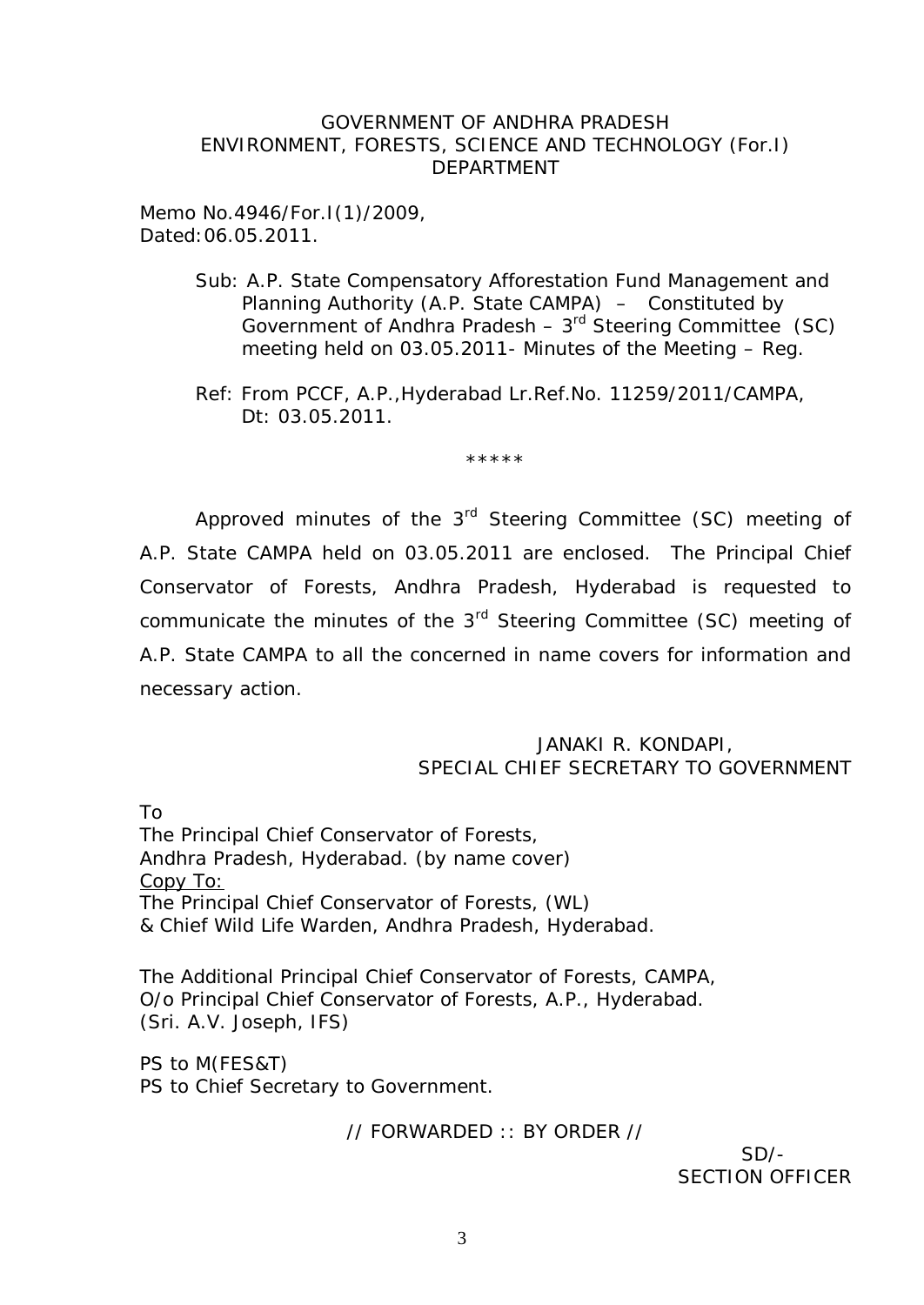### **MINUTES OF THE 3 RD STEERING COMMITTEE MEETING OF ANDHRA PRADESH STATE CAMPA HELD ON 03.05.2011 UNDER THE CHAIRMANSHIP OF THE CHIEF SECRETARY TO GOVERNMENT, ANDHRA PRADESH, HYDERABAD**

#### $\leftarrow 0 \rightarrow 00 \leftarrow 0 \rightarrow$

Government had decided to hold the  $3<sup>rd</sup>$  Steering Committee meeting of A.P.State CAMPA on 03.05.2011 at 11:30 AM in the chambers of Chief Secretary to Govt. of A.P.

*The following were present:*

| 1.               | Sri S.V. Prasad, IAS,<br>Chief Secretary to Government of A.P.<br>General Administration Department.                                               | Chairman |
|------------------|----------------------------------------------------------------------------------------------------------------------------------------------------|----------|
| 2.               | Smt. Janaki R. Kondapi, IAS.,<br>Special Chief Secretary to Government<br>EFS&T Department                                                         | Member   |
| 3.               | Sri G.Sudhir, IAS.,<br>Prl. Secretary to Government<br><b>Finance Department</b>                                                                   | Member   |
| $\overline{4}$ . | Sri. C. Madhukar Raj, IFS.,<br>Prl.Chief Conservator of Forests, AP, Hyderabad                                                                     | Member   |
| 5.               | Sri Sitaram Gupta, IFS<br>Spl.PCCF(Prod)<br>FAC Prl.Chief Conservator of Forests(WL) &<br>Chief Wildlife Warden,<br>O/o the Prl.CCF, AP, Hyderabad | Member   |
| 6.               | Sri K.Subhakar Reddy, IFS.,<br>Chief Conservator of Forests (Central), Bangalore,<br>Representative of MoEF, GOI                                   | Member   |
| 7.               | Sri S.B.L.Misra, IFS.,<br>Addl. Prl.Chief Conservator of Forests (FCA) /<br>Nodal Officer<br>O/o Prl.CCF, AP, Hyderabad                            | Member   |
| 8.               | Dr. R.Hampaiah,<br>Chairman, AP Biodiversity, Hyderabad                                                                                            | Member   |
| 9.               | Sri S.Ashok Kumar, IAS (Retd.)<br>Member, Birdwatcher Society                                                                                      | Member   |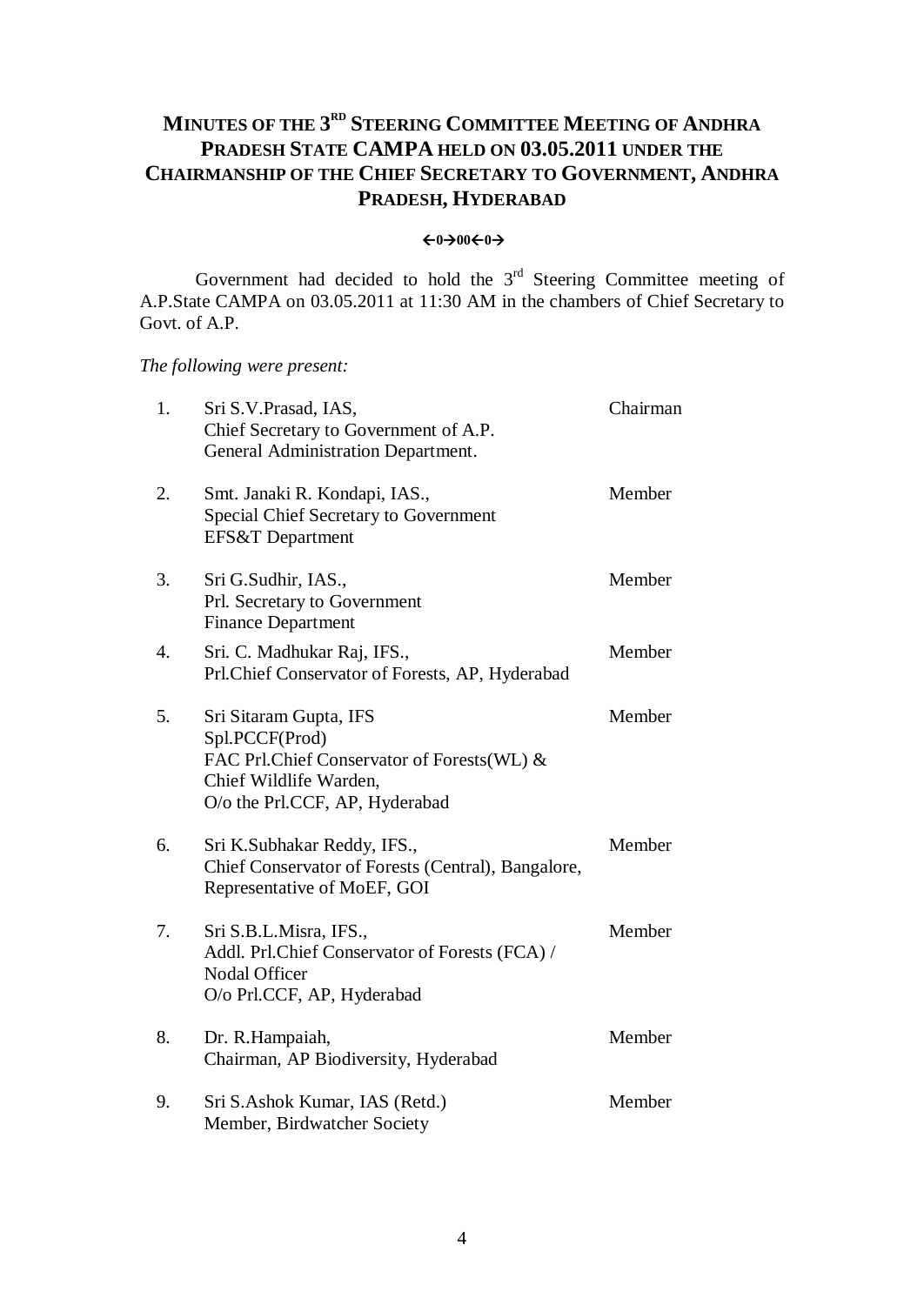Member Secretary

10. Sri.A.V.Joseph, IFS., Addl. Prl.Chief Conservator of Forests (CAMPA) O/o Prl.CCF, AP, Hyderabad

### *Other officers present:* 1. Sri K.D.R.Jaya Kumar, IFS., Special Secretary to Government (Forests) EFS&T Department.

- 2. Sri P.K.Sharma, IFS., Addl.PCCF(IT) O/o Prl.CCF, AP, Hyderabad
- 3. Sri B.Murali Krishna, IFS Addl.PCCF(Vig), O/o the Prl.CCF, A.P., Hyderabad
- 4. Sri K.S.Reddy, IFS Addl.PCCF(WL) O/o Prl.CCF, AP, Hyderabad
- 5. Smt.R.Sobha, IFS., Chief Conservator of Forests (CAMPA) O/o Prl.CCF, AP, Hyderabad

The Prl.Chief Conservator of Forests (HoFF) welcomed the members to the 3<sup>rd</sup> Steering Committee meeting of A.P.State CAMPA and gave a brief outline on its constitution, guidelines and duties.

Sri S.P.Tucker, IAS, Prl. Secretary, Planning Department, Member of Steering Committee, was given leave of absence due to preoccupancy with another important meeting.

The following agenda items were discussed;

- 1. Over view of A.P. State CAMPA.
- 2. Follow up of the Minutes of the  $2<sup>nd</sup>$  Steering Committee Meeting held on 10.05.2010.
- 3. Funds released so far by Ad-hoc CAMPA, New Delhi to A.P. State CAMPA.

### **Matters for consideration of the Steering Committee:**

- 4. Revision of APO 2010-11 for CA and NPV and its approval.
- 5. Progress of works for the year 2010-11 for CA / Addl.CA / Penal CA / Safety Zone / Biodiversity as per revised APO.
- 6. Progress of works for the year 2010-11 for NPV as per revised APO.
- 7. Approval and regularisation of expenditure incurred under CAMPA NPV for the year 2010-2011 in addition to components in approved APO and within the outlay / interest accrued under CAMPA.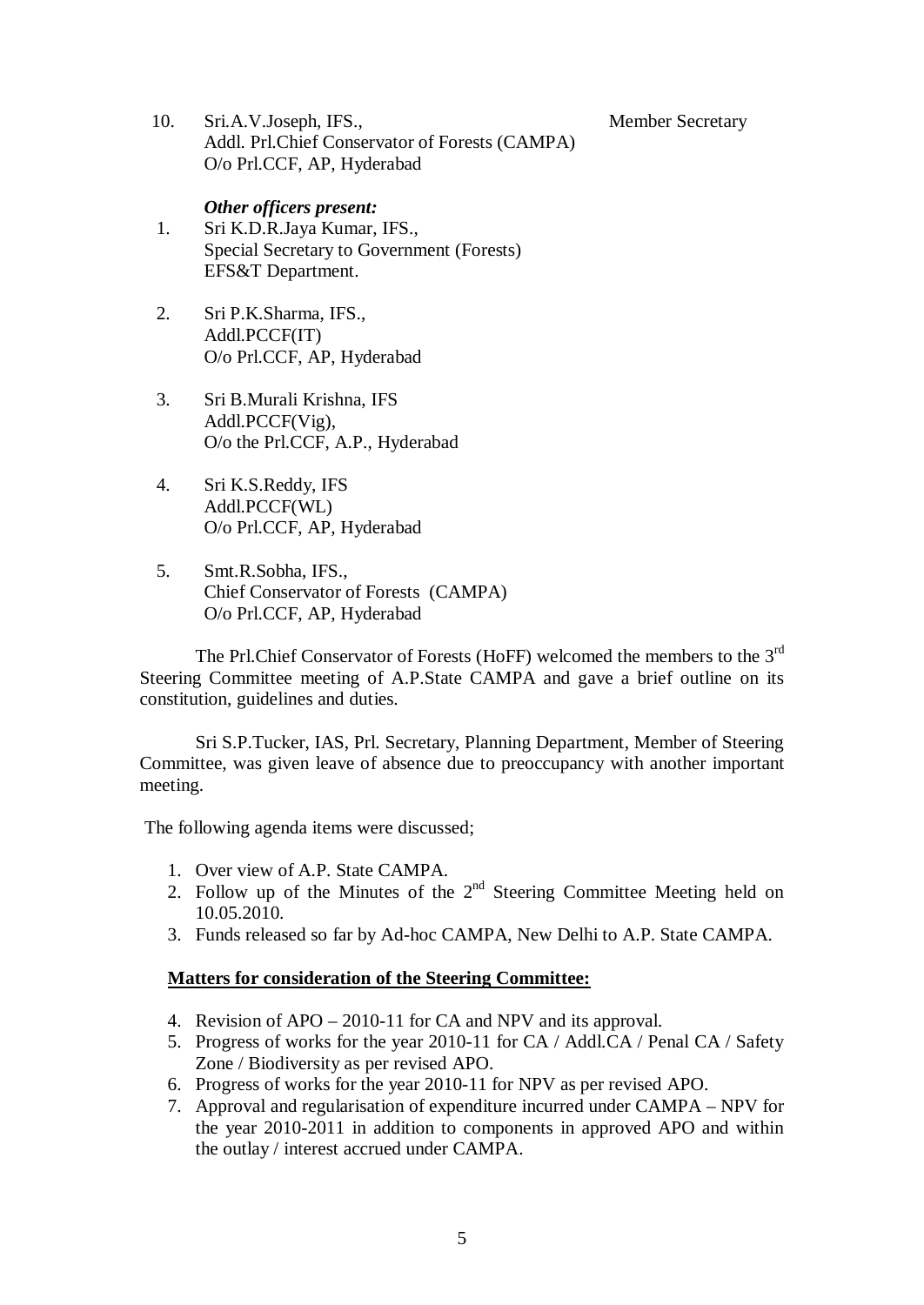- 8. Approval of Annual Plan of Operations for the year 2011-12 for CA / Addl.CA / Penal CA / Safety Zone / Biodiversity / Extraction of tree growth.
- 9. Approval of Annual Plan of Operations for the year 2011-12 for NPV.
- 10. Approval of Annual Plan of Operations for the year 2011-12 for A.P.State CAMPA for an amount of Rs.22,800.00 lakhs.
- 11. Appraisal of expenditure 2009-10 audited by the Chartered Accountants after reconciliation.
- 12. Annual Report 2009-10.

### **1. Overview of AP STATE CAMPA**

The Prl.Chief Conservator of Forests (HoFF) appraised the members about the establishment of the AP STATE CAMPA in detail. The 2<sup>nd</sup> Steering Committee had met in the office of the Special Chief Secretary to Govt. A.P., E.F.S.&T Dept., Hyderabad on 10.05.2010 and approved the APO for the year 2010-11 (CA and NPV) as finalized by the Executive Committee, A.P.State CAMPA .The minutes of the  $2<sup>nd</sup>$  Steering Committee meeting were communicated to the members vide PCCF's Rc.No.42512/2009/CAMPA, Dt:14.05.2010.

The Minutes of the  $2<sup>nd</sup>$  Steering Committee Meeting held on 10.05.2010 are confirmed.

### **2. Follow up of the Minutes of the 2nd Steering Committee Meeting held on 10.05.2010.**

The ATR on the issues raised during the  $2<sup>nd</sup>$  Steering Committee are noted.

Dr. Hampaiah and Sri Ashok Kumar, IAS (Retd.) members brought to the notice of the Chairman of the committee that the work of taking up the status survey of White Backed Vulture in A.P. State may not be needed as this has already been carried out by the BNHS and no breeding population source exists in A.P. They suggested that the proposals already submitted under project mode for status survey of Banded Krait, Yellow Browed Bulbul, Butterflies of Eastern Ghats, etc., be taken up in the current plan. The Chief Secretary to Govt. of A.P. suggested to the Prl.CCF(HoFF) and Prl.CCF(WL)  $&$  CWLW(AP) to discuss the matter with the two members and finalise the proposals. He also suggested to evolve a mechanism of implementing the projects considered under Biodiversity Conservation component in the current year.

Sri K.Subhakar Reddy, IFS, APCCF(Central) representative from MoEF, GOI informed the committee that Survey of India are prepared to take up on experimental basis preparation of forest block maps of A.P. forests in 1:10,000 scale to which the Prl.CCF(HoFF) agreed to take up the issue with the Survey of India and get the same completed on priority basis in areas with approved working plans.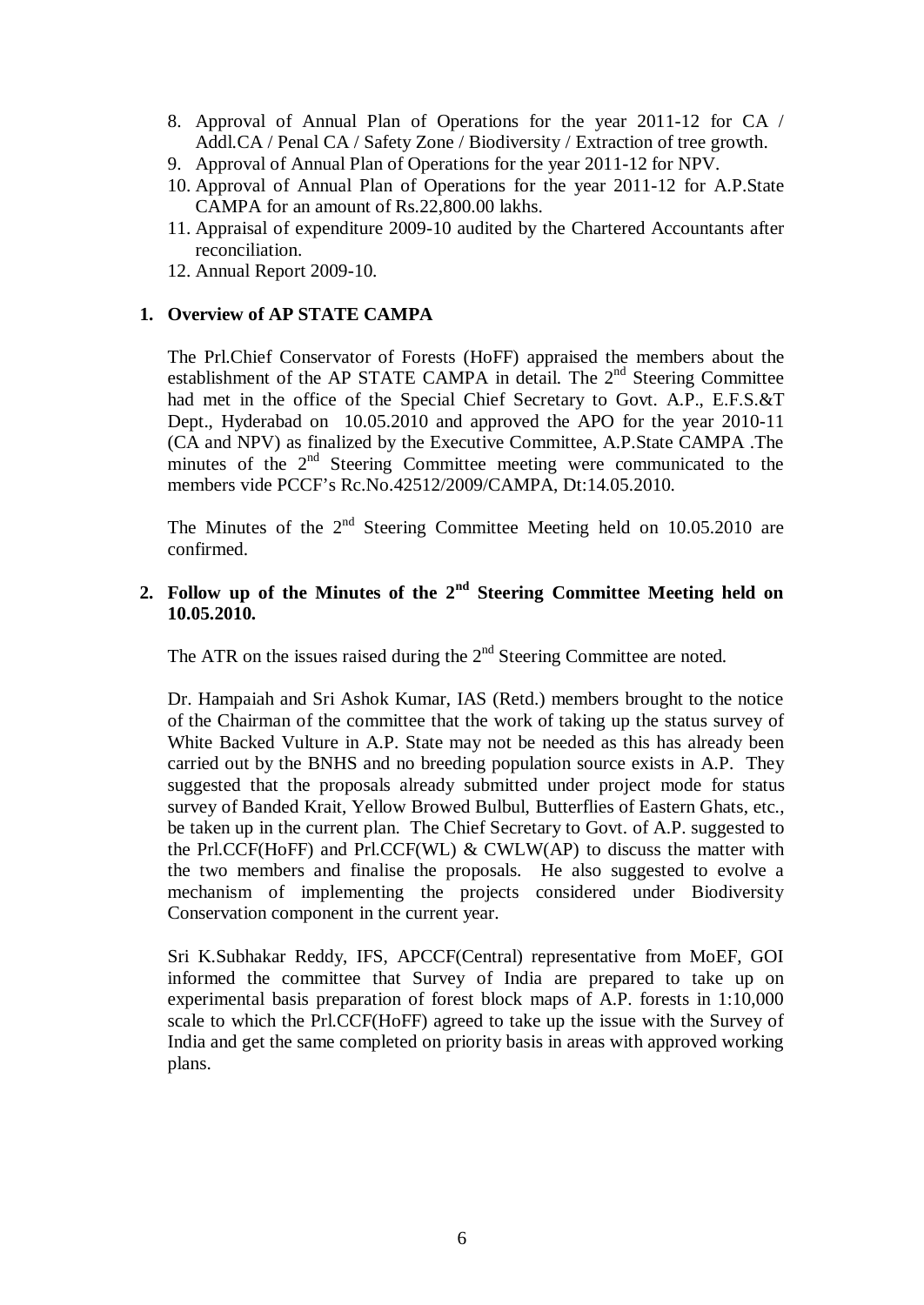### **3. Funds released so far by Ad-hoc CAMPA, New Delhi to A.P. State CAMPA**

The Prl.Chief Conservator of Forests (HoFF) informed that so far an amount of Rs.1905.94 Crores is deposited in the Central Ad-hoc CAMPA account at Government of India, New Delhi, realized from various user agencies in compliance of the conditions stipulated by GOI in the approval orders for diversion of forest land for non forest purposes. The amounts deposited in Central Ad-hoc CAMPA account is as follows:

|                                                   | (Rs. in cross) |
|---------------------------------------------------|----------------|
| Net Present Value                                 | 1320.97        |
| Compensatory Afforestation (CA)                   | 156.63         |
| Catchment Area Treatment Plan (CAT)               | 73.26          |
| Others (VSS losses compensation, Biodiversity     | 355.08         |
| Conservation and Rs.313.3845 crores for Veligonda |                |
| Project)                                          |                |
| Total:                                            | 1905 94        |

The Ministry of Environment and Forests, Government of India vide their D.O.No.13-1/2009/CAMPA, Dt: 30.11.2009 have released an amount of Rs.8,978.32 lakhs for 2009-10 and subsequently released an amount of Rs.12,074.44 lakhs to the A.P.State CAMPA in the year 2010-11. This amount has been transferred to Union Bank of India, Saifabad branch bearing savings account No.370602010095981. From this amount so far Rs.10,023.393 lakhs was transferred to the zero balance savings accounts of CFs / CCFs (field officers) for implementing CAMPA. An amount of Rs.1,086.965 lakhs was spent during 2009-10 and Rs.8275.067 lakhs spent during 2010-11. The amount of balance available in A.P.State CAMPA account as on 31.03.2011 is Rs.11,268.62 lakhs (including amount received from HPCL for CA) out of which Rs.11,029.367 lakhs is available for APO – 2011-12.

The members of the Steering Committee noted the information

### **4. Revision of APO – 2010-11 for CA and NPV and its approval**

The Prl.CCF(HoFF) informed the committee that the components of Biodiversity Conservation of Rs.1,002.69 lakhs and Extraction of tree growth of Rs.100.00 lakhs have not been implemented completely during 2010-11 for want of final clearances, hence the reduction from approved APO CA 2010-11 of Rs.3,233.947 lakhs to Rs.2,337.225 lakhs. The activities will be taken up in a phased manner in CAMPA as and when clearances are obtained.

The APO 2010-11 for NPV was revised as area under advance operations of NFM was enhanced from 2810 ha to 4325 ha, number of Police Parties reduced from 36 to 11 which are actually stationed and Ecotourism reduced to Rs.34.154 lakhs for want of clearances. R&D and Information & Communication Technology components revised and reduced. Infrastructure Development & Maintenance component reduced due to deletion of Quarters at Attapur on advise of MoEF, GoI and grounding of 85 Nos. Quarters to frontline staff out of 176 approved. Forest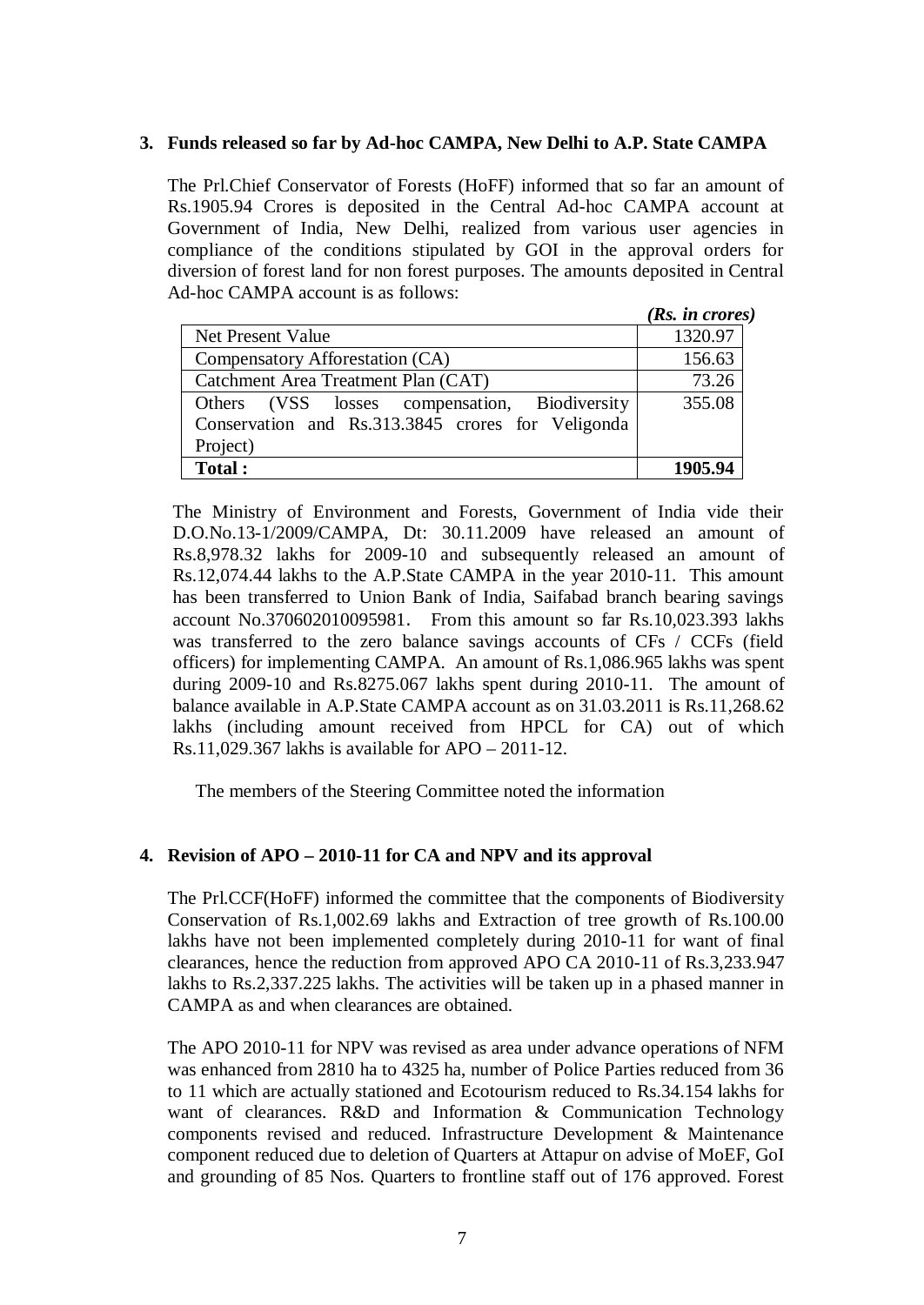Fire Management Component also reduced as fire tracing operations could not be taken up due to prolonged rains upto November – December, 2010. Hence the reduction from approved APO NPV 2010-11 of Rs.13,630.64 lakhs to Rs.10,194.528 lakhs.

The Executive Committee approved the revision of APO 2010-11 in its 3<sup>rd</sup> meeting held on 31.03.2011 for an amount of Rs.12517.243 lakhs based on the progress of works upto Feb.2011. As clearances were obtained, certain activities were taken up under Bio-Diversity Component and tree growth extracted under CA 2010-11 in March 2011. Hence a further amount of Rs.14.51 lakhs is added to the APO 2010-11.

The Steering Committee approved the above revision of APO 2010-11 from Rs.16,864.587 to Rs.12,531.753 lakhs.

### **5. Progress of works for the year 2010-11 for CA / Addl.CA / Penal CA / Safety Zone / Biodiversity as per revised APO.**

The outlay for 2010-11 under CA/Addl.CA/ Penal CA/ Safety Zone/ Biodiversity was approved for an amount of Rs.3233.947 lakhs by the Steering Committee in its  $2<sup>nd</sup>$  meeting held on 10.05.2010 and the same was revised to Rs.2,337.225 lakhs by the Executive Committee in its  $3^{rd}$  meeting held on 31.03.2011.

|                |                                                                |            |                | (Rs. in Lakhs)     |  |  |  |
|----------------|----------------------------------------------------------------|------------|----------------|--------------------|--|--|--|
| S.             | <b>Name of the Scheme</b>                                      | 2010-11    |                |                    |  |  |  |
| No.            |                                                                | <b>APO</b> | <b>Revised</b> | <b>Expenditure</b> |  |  |  |
| 1              | CA.                                                            | 1803.727   | 1803.727       | 710.235            |  |  |  |
| $\overline{2}$ | Addl. CA/ Penal CA                                             | 126.887    | 126.887        | 74.715             |  |  |  |
| 3              | Safety Zone                                                    | 200.643    | 200.643        | 25.853             |  |  |  |
| 4              | <b>Biodiversity</b>                                            | 1002.690   | 205.458        | 120.643            |  |  |  |
| 5              | <b>Extraction of Tree Growth</b><br>from diverted forest areas | 100.000    | 0.510          | 0.510              |  |  |  |
|                | <b>Grand Total</b>                                             | 3233.947   | 2337.225       | 931.956            |  |  |  |

Out of the approved plan outlay for 2010-11 under CA an amount of Rs.931.956 lakhs was incurred as expenditure. Shortfall in Biodiversity is due to not taking up shifting of villages falling within NSTR as the RoFR Act is under enforcement in the State. The shortfall in other components is due to want of final clearances under FCA from MoEF, GOI.

The Steering Committee approved the expenditure incurred.

### **6. Progress of works for the year 2010-11 for NPV as per revised APO.**

The outlay for 2010-11 under NPV was approved for an amount of Rs.13,630.640 lakhs by the Steering Committee in its  $2<sup>nd</sup>$  meeting held on 10.05.2010 and the same was revised to Rs.10,194.528 lakhs by the Executive Committee in its  $3<sup>rd</sup>$ meeting held on 31.03.2011.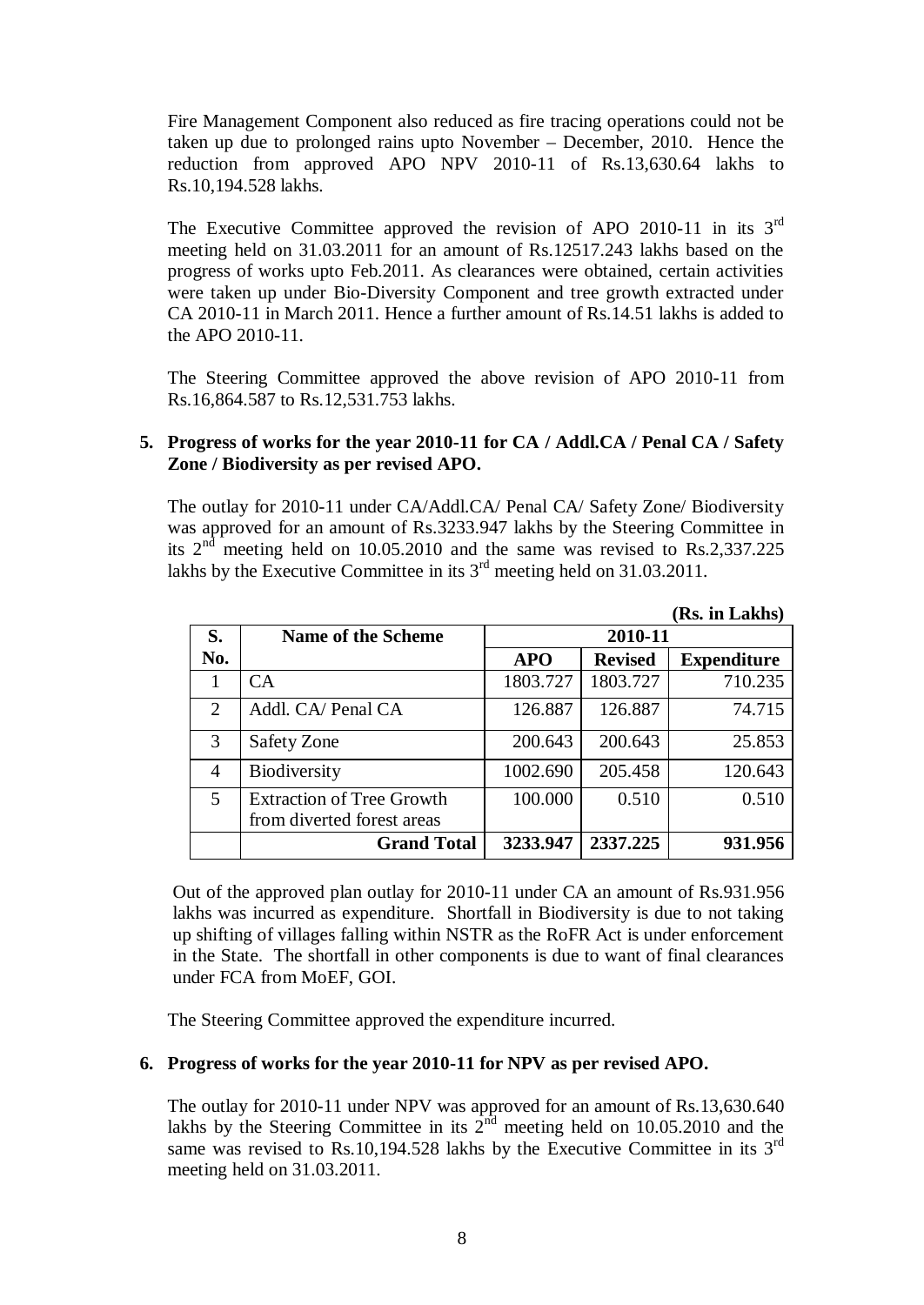|                |                                   |            |                | (Rs. in Lakhs)     |  |  |  |  |  |
|----------------|-----------------------------------|------------|----------------|--------------------|--|--|--|--|--|
| S.             | <b>Name of the Scheme</b>         |            | 2010-11        |                    |  |  |  |  |  |
| No.            |                                   | <b>APO</b> | <b>Revised</b> | <b>Expenditure</b> |  |  |  |  |  |
| 1              | <b>Natural Forest Management</b>  | 1273.000   | 1981.880       | 1373.947           |  |  |  |  |  |
| 2              | Forest & Wildlife                 | 5312.000   | 4292.654       | 3428.161           |  |  |  |  |  |
|                | Protection                        |            |                |                    |  |  |  |  |  |
| 3              | <b>Forest Fire Management</b>     | 400.000    | 207.844        | 161.478            |  |  |  |  |  |
| $\overline{4}$ | <b>Biodiversity Conservation</b>  | 1723.000   | 852.760        | 796.616            |  |  |  |  |  |
| 5              | Eco-tourism                       | 289.500    | 34.154         | 34.154             |  |  |  |  |  |
| 6              | Research & Development            | 303.000    | 296.990        | 274.631            |  |  |  |  |  |
| 7              | Capacity Building                 | 514.786    | 214.796        | 158.336            |  |  |  |  |  |
| 8              | Information and                   | 355.000    | 344.260        | 262.301            |  |  |  |  |  |
|                | Communication                     |            |                |                    |  |  |  |  |  |
|                | Technology                        |            |                |                    |  |  |  |  |  |
| 9              | <b>Infrastructure Development</b> | 3460.354   | 1969.190       | 853.491            |  |  |  |  |  |
|                | & Maintenance                     |            |                |                    |  |  |  |  |  |
|                | <b>Grand Total</b>                | 13630.64   | 10194.528      | 7343.111           |  |  |  |  |  |

Out of the approved plan outlay for 2010-11 under NPV Rs.7343.111 lakhs was incurred as expenditure. The shortfall in Natural Forest Management was due to not taking up tillage and advance operations because of encroachment issues. Under Forest and Wildlife Protection the shortfall is due to provision of only (11) police parties by the Police Department instead of (36) requested, establishment of base camps / strike forces / check posts with protection watchers from June 2010 onwards instead of April, 2010 and in certain areas selection and deployment of local tribal youth as protection watchers from only September 2010. The implementation of construction of protection wall in urban forest blocks was delayed due to repeated tendering and eTendering processes and delay in finalisation of MoUs with the successful bidders.

Ecotourism reduced to Rs.34.154 lakhs for want of clearances. Research & Development and Information & Communication Technology components expenditure incurred is as per actuals. Shortfall in Capacity Building component is due to eTendering process of construction of hostel building for FROs in APFA, Dullapally. Under Infrastructure Development & Maintenance component, the shortfall is due to grounding of only 85 Nos. Quarters to frontline staff out of 176 nos. approved and delay in following eTendering procedures. Under Forest Fire Management Component shortfall is due to taking up of fire tracing operations only after January 2011.

The Chief Secretary to Government of AP and Chairman Steering Committee observed that the expenditure is not commensurate with the plan outlay and suggested a midterm appraisal and if need be to revise the plan outlay as per progress of works.

The Steering Committee noted the expenditure incurred.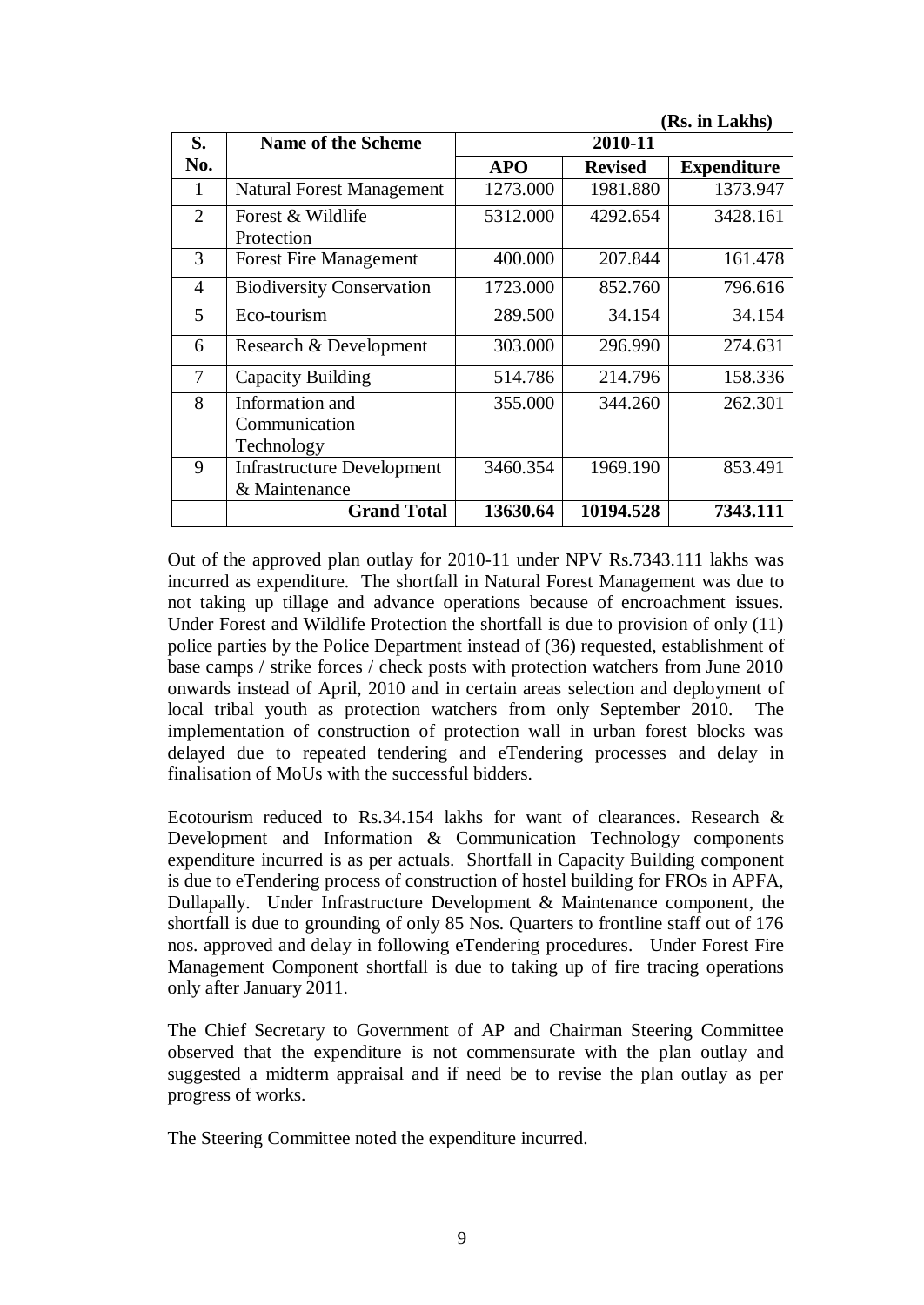### **7. Approval and regularisation of expenditure incurred under CAMPA – NPV for the year 2010-2011 in addition to components in approved APO and within the outlay / interest accrued under CAMPA**

The Executive Committee in its  $3<sup>rd</sup>$  meeting held on 31.03.2011 approved and ratified the expenditure incurred under CAMPA - NPV for one million tree plantations in 2010, Direct recruitment process of frontline staff, medals to staff on martyr's day, wildlife week celebration, habitat improvement works in LSP, SVZP, Legal charges, construction of low cost godowns in Guntur circle, pending bills of base camps and strike forces in Kunool and Visakhapatnam circles, hiring of vehicle by field officers for protection of forests in Guntur circle, survey of Obulapuram RF in Anantapur Circle, for conducting NDF workshops at Tirupati, training funds to R&D Wing and printing annual reports of A.P.State CAMPA – 2009-10, which is in addition to the approved APO and within the outlay / interest accrued under CAMPA.

The Steering Committee approved the above decision.

### **8. Approval of Annual Plan of Operations for the year 2011-12 for CA / Addl.CA / Penal CA / Safety Zone / Biodiversity / Extraction of tree growth.**

The Executive Committee in its  $3<sup>rd</sup>$  meeting held on 31.03.2011 finalised the Action Plan of Operations 2011-12 for CA / Addl.CA / Penal CA / Safety Zone / Biodiversity for an outlay of Rs.1,698.531 lakhs for implementing during the year 2011-12. Component wise details are given below:

| S.<br>No.      | <b>Component</b>                                    | <b>Fin. Outlay</b><br>(Rs. in lakhs) |
|----------------|-----------------------------------------------------|--------------------------------------|
|                | <b>CA</b>                                           | 1365.054                             |
| 2              | Addl. CA/ Penal CA                                  | 96.028                               |
| 3              | <b>Safety Zone</b>                                  | 43.151                               |
| $\overline{4}$ | Extraction of Tree Growth for diverted forest areas | 35.298                               |
|                | Biodiversity conservation in FDPT Srisailam under   |                                      |
|                | UCIL, 400 KV Line and Tail Pond Eco-restoration     | 159.00                               |
| 5              | Projects.                                           |                                      |
|                | <b>TOTAL</b>                                        | 1698.531                             |

The component wise details are given at (Annexure II a and II b)

The Steering Committee approved the APO for CA for 2011-12 for an outlay of Rs.1,698.531 lakhs.

### **9. Approval of Annual Plan of Operations for the year 2011-12 for NPV.**

The Executive Committee in its  $3<sup>rd</sup>$  meeting held on 31.03.2011 finalised the Action Plan of Operations 2011-12 for NPV for an outlay of Rs.21,101.469 lakhs for implementing during the year 2011-12. Component wise details are given below: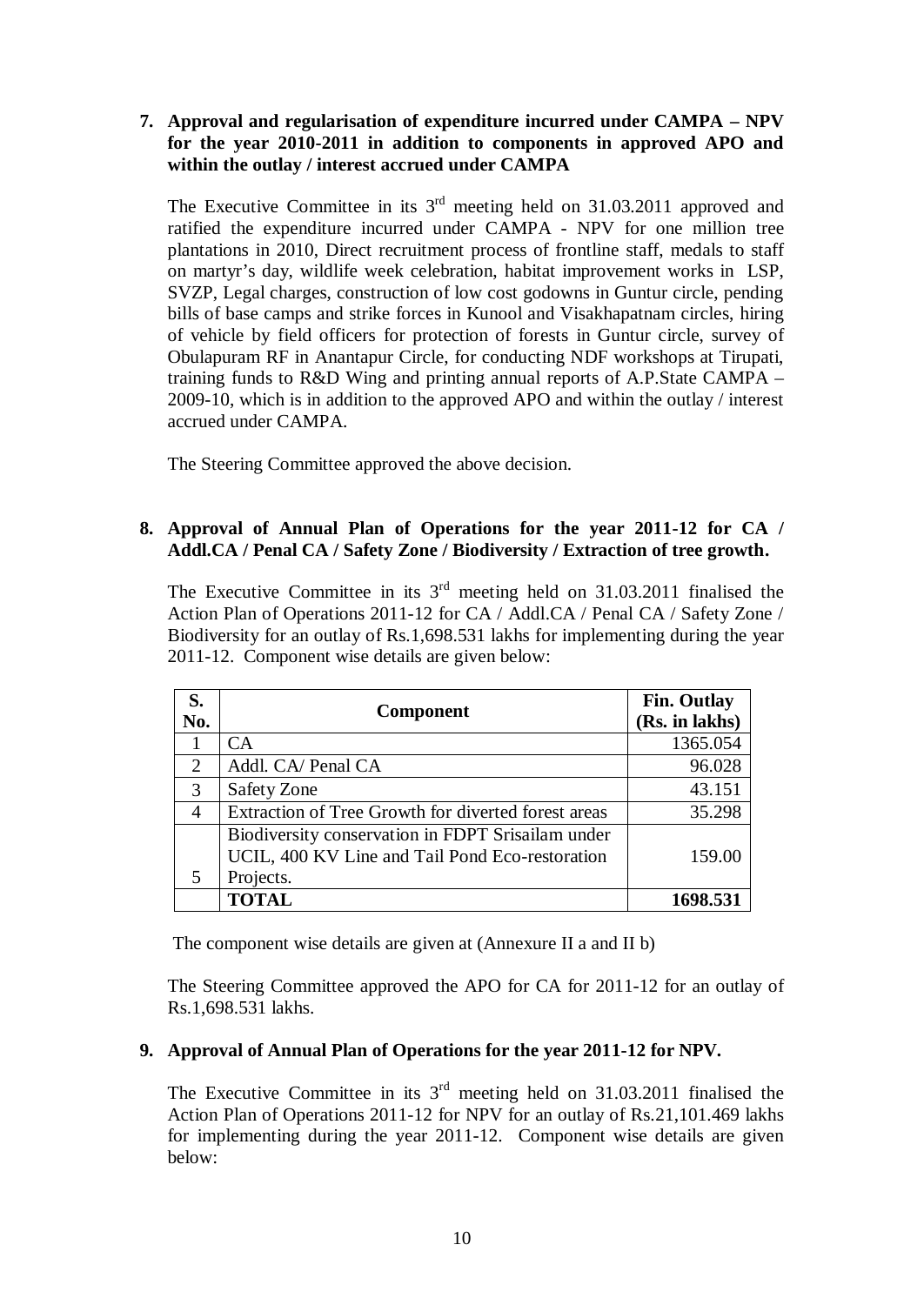|                       |                                             |                                                            | Rs. in lakhs                                       |
|-----------------------|---------------------------------------------|------------------------------------------------------------|----------------------------------------------------|
| Sl.<br>N <sub>0</sub> | <b>Components</b>                           | <b>Outlay Approved</b><br>by Executive<br><b>Committee</b> | <b>Approved</b><br>by Steering<br><b>Committee</b> |
| 1                     | <b>Natural Forest Management</b>            | 5048.904                                                   | 5048.904                                           |
| $\overline{2}$        | Forest & Wildlife Protection*               | 8365.185                                                   | 8357.685                                           |
| 3                     | <b>Forest Fire Management</b>               | 213.509                                                    | 213.509                                            |
| $\overline{4}$        | <b>Biodiversity Conservation*</b>           | 2986.548                                                   | 2986.548                                           |
| 5                     | Eco-tourism                                 | 476.450                                                    | 476.450                                            |
| 6                     | Research & Development                      | 490.000                                                    | 490.000                                            |
| 7                     | Capacity building                           | 1091.268                                                   | 1091.268                                           |
| 8                     | Information Technology &<br>Communication   | 1249.605                                                   | 1249.605                                           |
| 9                     | Infrastructure Development &<br>Maintenance | 1180.000                                                   | 1187.500                                           |
|                       | <b>Grand Total:</b>                         | 21101.469                                                  | 21101.469                                          |

*\* Spillover works of 2010-11 for construction of quarters, protection wall in urban forest blocks and biodiversity conservation components ; Social Security Fund of Rs 100.00 lakhs in Forest & WL Protection for payment of ex-gratia for personnel and Fund of Rs.100.00 lakhs for payment of compensation in Biodiversity component under Man-Animal Conflict are included.*

The Steering Committee approved the APO for NPV for 2010-11 for an outlay of Rs.21,101.469 lakhs as indicated above and component wise details are given at Annexures – III to XII.

Sri K.Subhakar Reddy, IFS, APCCF(Central), Bangalore suggested to explore the possibility of enhancing the wages of protection watchers, etc., and retaining a portion for paying insurance premium to company instead of paying the compensation amount from Social Security Fund. He also suggested to explore engaging protection watchers, etc., through agencies which pay EPF and ESI. The member suggested to have a relook of the unit cost proposed for CA plantations as most of the CA areas are refractory and it requires site specific treatment like high input planting. If required the unit cost for such plantings may be enhanced suitably. He also suggested to have an assessment study of the status of previous CA plantations and if required to strengthen the plantations suitably. The revenue realised from thinning of teak plantations should be reploughed back to CAMPA funds. He was also of the view that since the staffing in Forest Department is inadequate and leading to prevalence of encroachments in the forests due to shortage of protection staff, it is essential for the Govt. to enhance the strength of the frontline staff adequately for better protection of forests. He clarified that eco-tourism activities in forest areas / PAs requires prior clearance from FCA. He appreciated the component of construction of boundary pillars around forest blocks and suggested to enhance the outlay.

Sri Ashok Kumar, IAS (Retd.), Member was of the opinion that raising plantations of clonal eucalyptus will adversely impact the environment to which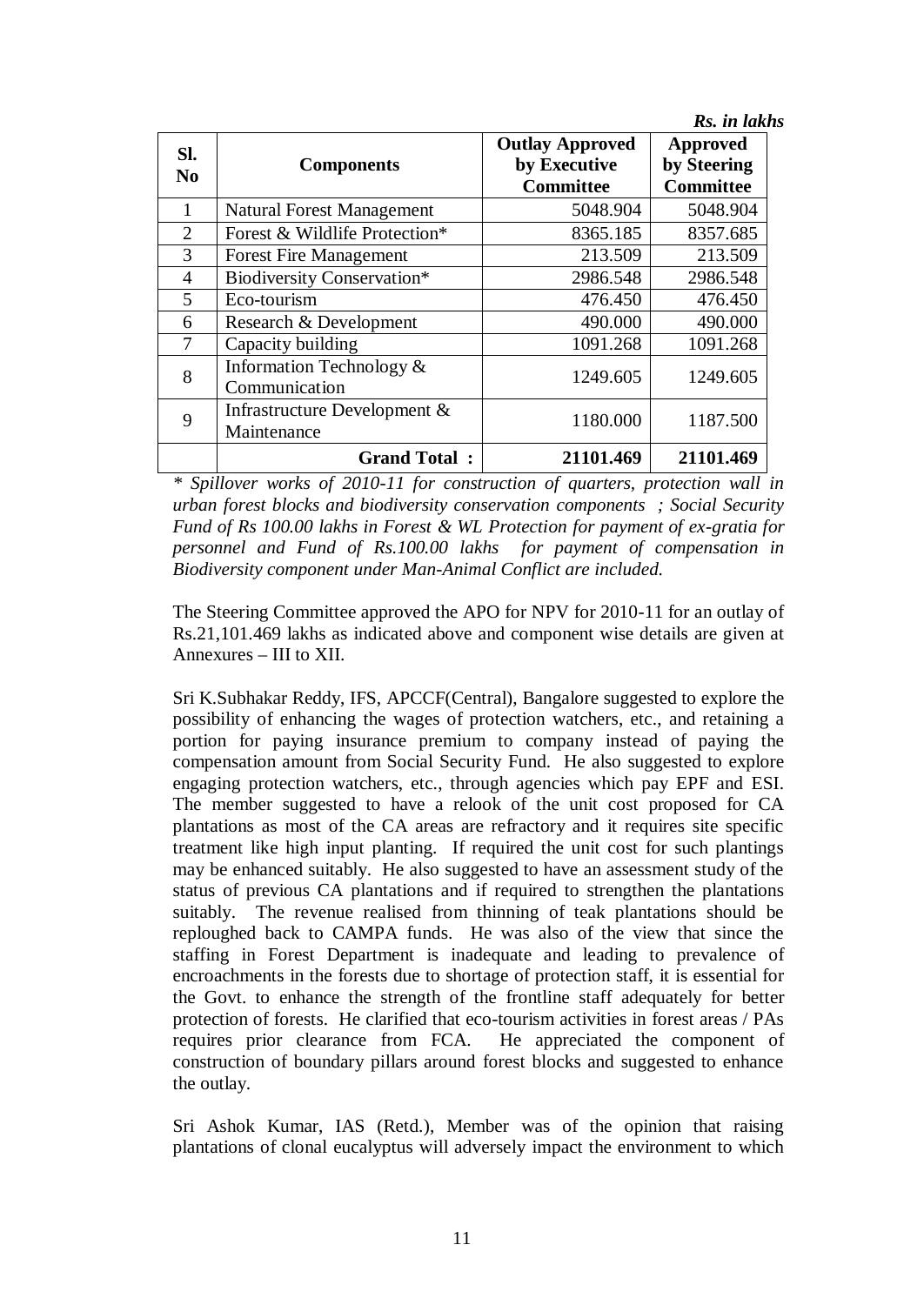the Prl.CCF(HoFF) clarified with statistics and specifying the studies done in this regard and dispelled the misconceptions of planting of eucalyptus.

Dr. Hampaiah, Member suggested that funding should be channelled to Biodiversity Committees (BDC) in the forest villages for taking up the survey and for maintaining the BDRs for implementation of the Biodiversity Act in the State. The Prl.CCF(HoFF) agreed to explore the possibility of channelling the funds through EDC through Wildlife Wing of the department for taking up this work.

The Spl.Chief Secretary, Finance Department stated that as there is a ban on purchase of furniture, etc., by the Govt., for furnishing of FROs hostel buildings and other buildings at APFA, Dullapally, specific prior permission for purchase of furniture may be obtained from the Government.

#### 10. **Approval of Annual Plan of Operations for the year 2011-12 for A.P.State CAMPA for an amount of Rs.22,800.00 lakhs.**

The total APO CAMPA 2011-12 is approved for an amount of Rs.22800.00 lakhs. (Annexure - I) by the Executive Committee in its  $3<sup>rd</sup>$  meeting held on 31.03.2011. Component wise details are:

|         |                                | Rs. In lakhs                  |
|---------|--------------------------------|-------------------------------|
| Sl. No. | Component                      | <b>Total Amt. for 2011-12</b> |
|         |                                | 1698.531                      |
|         | <b>NPV</b>                     | 21101.469                     |
|         | <b>GRAND TOTAL APO 2011-12</b> | 22800.000                     |

The Steering Committee approved the APO – 2011-12 for A.P.State CAMPA for an amount of Rs.22,800.00 lakhs.

### 11. **Appraisal of expenditure 2009-10 audited by the Chartered Accountants after reconciliation.**

The Steering Committee noted the information of finalisation and submission of audit reports by Chartered Accountants to MoEF, GOI.

### 12. **Annual Report 2009-10**

The Steering Committee noted the preparation, publication and distribution of A.P.State CAMPA Annual Report – 2009-10, to all concerned.

The meeting ended with vote of thanks from the Prl.CCF(HoFF), to all the Steering Committee members for participating in the meeting.

> Sd/-S.V.Prasad Chief Secretary to Govt. of A.P. and Chairman, Steering Committee, A.P.State CAMPA

//True Copy//

SECTION OFFICER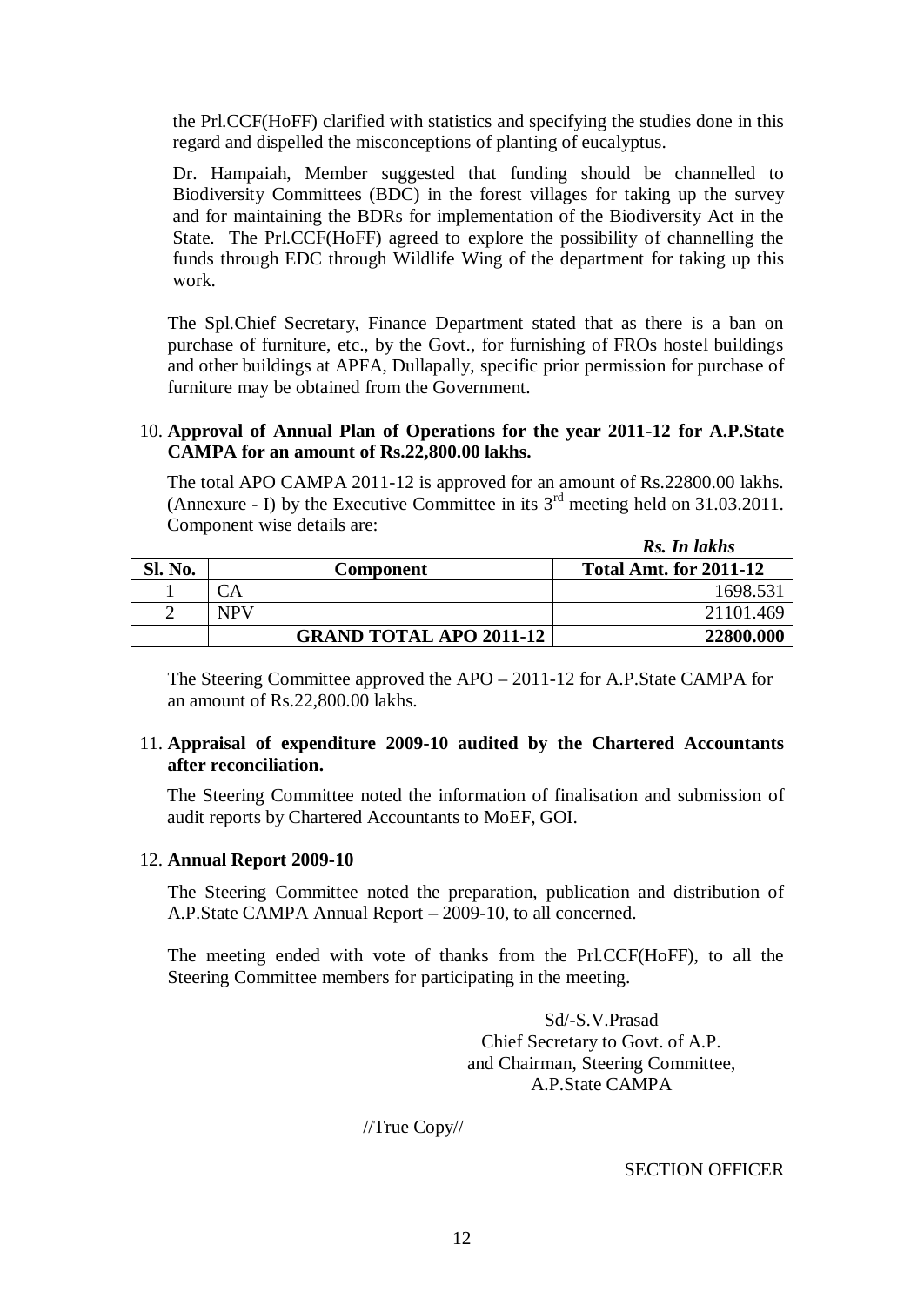# **ANNEXURE – I**

# **COMPONENT WISE REQUIREMENT OF FUNDS UNDER CAMPA –FOR THE YEAR 2011-12**

| Sl.<br>No. | <b>Components</b>                      | <b>Financial outlay</b><br>Rs. in Lakhs. |
|------------|----------------------------------------|------------------------------------------|
|            | <b>Compensatory Afforestation (CA)</b> | 1698.531                                 |
| 2          | <b>Net Present Value (NPV)</b>         | 21101.469                                |
|            | <b>Total</b>                           | 22800.000                                |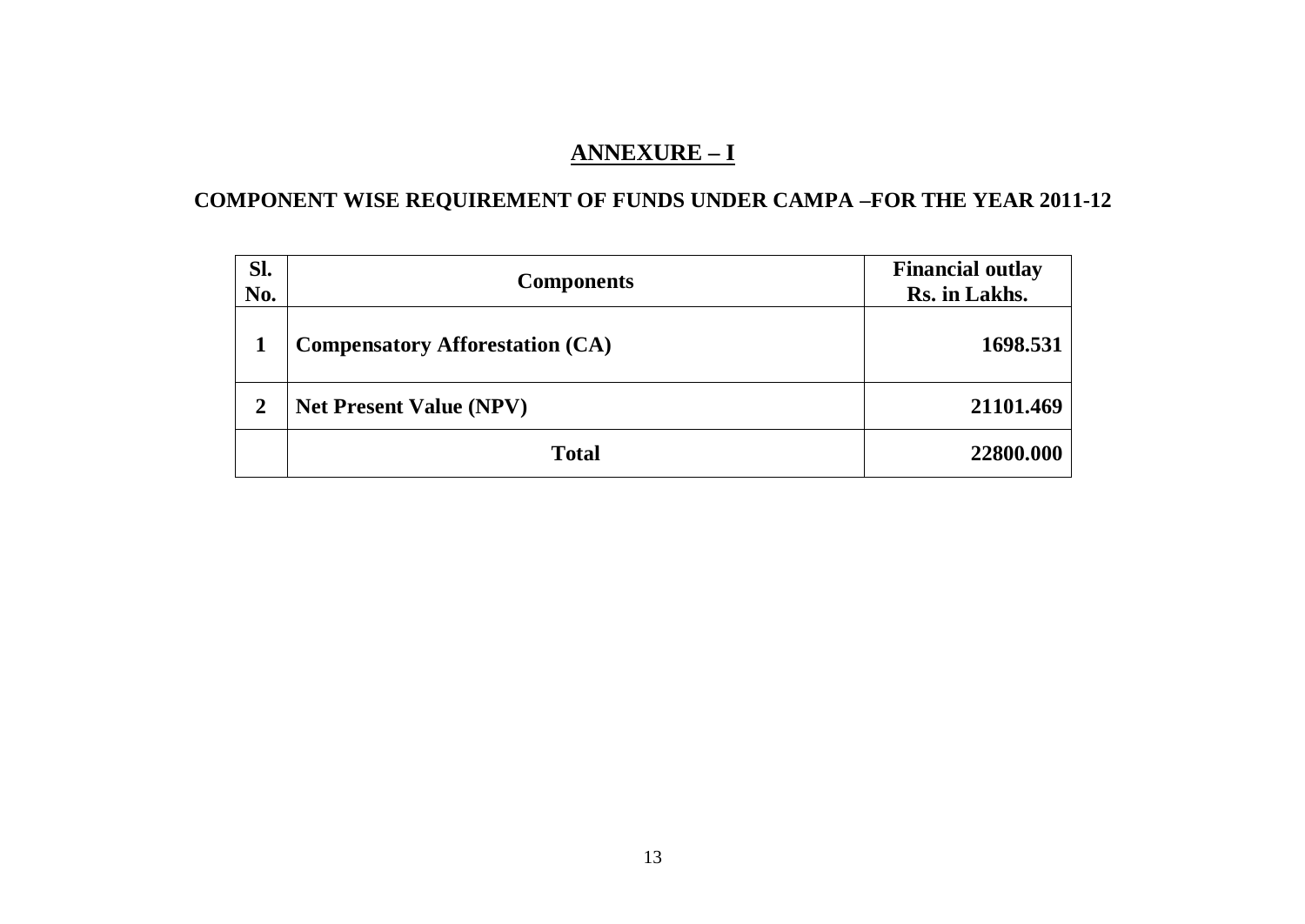# **ANNEXURE – IIa**

14

# **CATEGORY WISE REQUIREMENT OF FUNDS UNDER CAMPA – CA FOR**

|                                                             | <b>Phy</b> in     |
|-------------------------------------------------------------|-------------------|
| <b>Compensatory Afforestation</b>                           | 4613              |
| <b>Addl.CA/Penal CA.</b>                                    | 361               |
| <b>Safety Zone.</b>                                         |                   |
| <b>Extraction of tree growth from diverted forest areas</b> | 27257             |
| <b>Biodiversity conservation</b>                            | 3 Pro             |
| <b>Total</b>                                                | 5017.95           |
|                                                             | <b>Components</b> |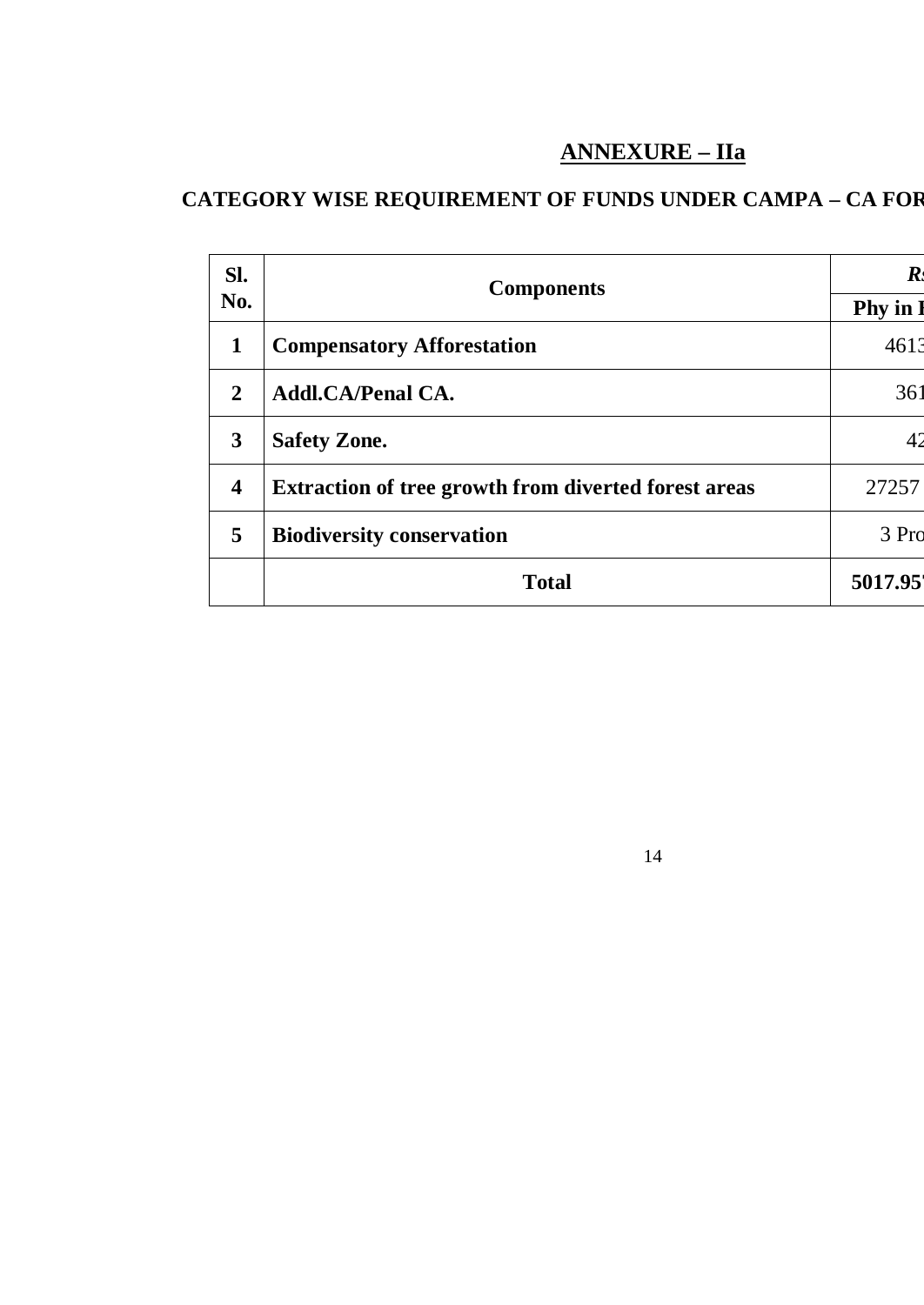# **ANNEXURE – IIb**

### **ITEM WISE REQUIREMENT OF FUNDS UNDER CAMPA – CA FOR THE YEAR 2011 Rs. in Lakhs** / Area

|                                              | лэ. III Lanis / Aru |                                                 |          |                                                               |          |                                                    |          |                                                 |          |      |
|----------------------------------------------|---------------------|-------------------------------------------------|----------|---------------------------------------------------------------|----------|----------------------------------------------------|----------|-------------------------------------------------|----------|------|
| <b>Maint. Of</b><br><b>Item</b><br>nurseries |                     | <b>Raising of</b><br><b>Plantations 2011-12</b> |          | <b>Maintenance of</b><br><b>Plantations already</b><br>raised |          | <b>Advance ops. For</b><br><b>2012-13 planting</b> |          | <b>Nursery</b> raisi<br>for 2012-13<br>planting |          |      |
|                                              | Phy.                | Fin.                                            | Phy.     | Fin.                                                          | Phy.     | Fin.                                               | Phy.     | Fin.                                            | Phy.     | Fi   |
| Compensatory<br><b>Afforestation</b><br>(CA) | 18.763              | 52.665                                          | 4613.519 | 850.350                                                       | 2876.895 | 306.679                                            | 1193.337 | 118.527                                         | 5.119    | 36.8 |
| Addl.CA/<br>Penal CA                         | 2.334               | 4.024                                           | 361.538  | 68.099                                                        | 160.199  | 20.178                                             | 9.000    | 1.900                                           | 0.173    | 1.8  |
| <b>Safety Zone</b>                           | 0.655               | 0.897                                           | 42.900   | 17.444                                                        | 101.195  | 12.423                                             | 13.705   | 9.364                                           | 0.313    | 3.0  |
| <b>Extraction of</b><br><b>Tree Growth</b>   | $\mathbf{0}$        | $\Omega$                                        | $\Omega$ | $\Omega$                                                      | $\Omega$ | $\Omega$                                           | $\Omega$ | $\theta$                                        | $\Omega$ |      |
| <b>Biodiversity</b><br><b>Conservation</b>   |                     |                                                 |          |                                                               |          |                                                    |          |                                                 |          |      |
| <b>TOTAL</b>                                 | 21.752              | 57.586                                          | 5017.957 | 935.893                                                       | 3138.289 | 339.280                                            | 1216.042 | 129.791                                         | 5.605    | 41.  |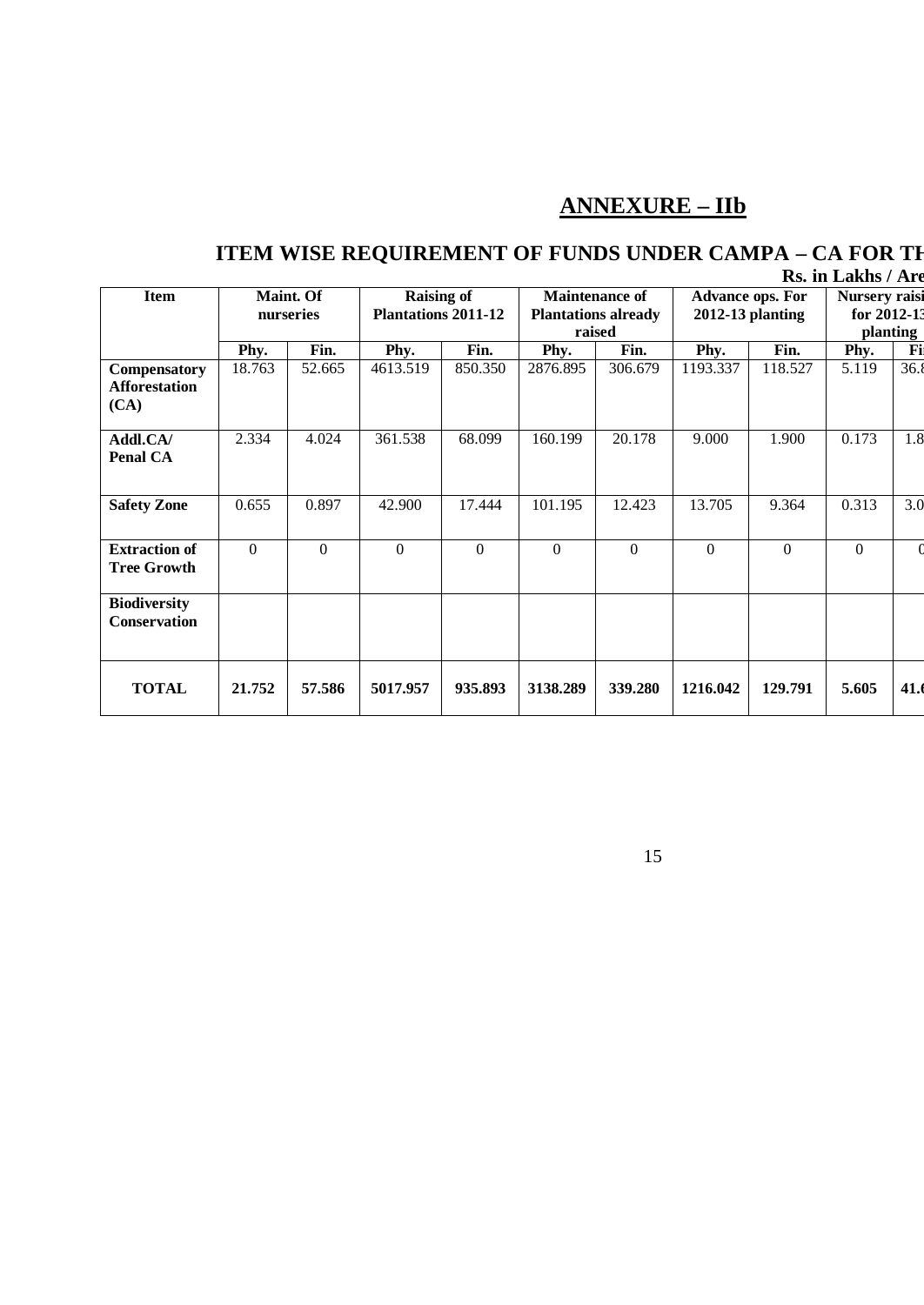## **ANNEXURE – III**

## *ABSTRACT*

# Annual Plan of Operations for Net Present Value for the year 2

| SI.<br>N <sub>0</sub> | <b>Components</b>                        | <b>Tota</b><br>Rs. |
|-----------------------|------------------------------------------|--------------------|
| 1                     | <b>Natural Forest Management</b>         |                    |
| 2                     | Forest & Wildlife Protection*            |                    |
| 3                     | <b>Forest Fire Management</b>            |                    |
| $\overline{4}$        | <b>Biodiversity Conservation*</b>        |                    |
| 5                     | Eco-tourism                              |                    |
| 6                     | Research & Development                   |                    |
| 7                     | Capacity building                        |                    |
| 8                     | Information Technology & Communication   |                    |
| 9                     | Infrastructure Development & Maintenance |                    |
|                       | <b>Grand Total:</b>                      |                    |

\* Spillover works of 2010-11 for construction of quarters, protection wall in urban for *conservation components ; Social Security Fund of Rs 100.00 lakhs in Forest & WL Protection personnel and Fund of Rs.100.00 lakhs for payment of compensation in Biodiversity or Conflict are included.*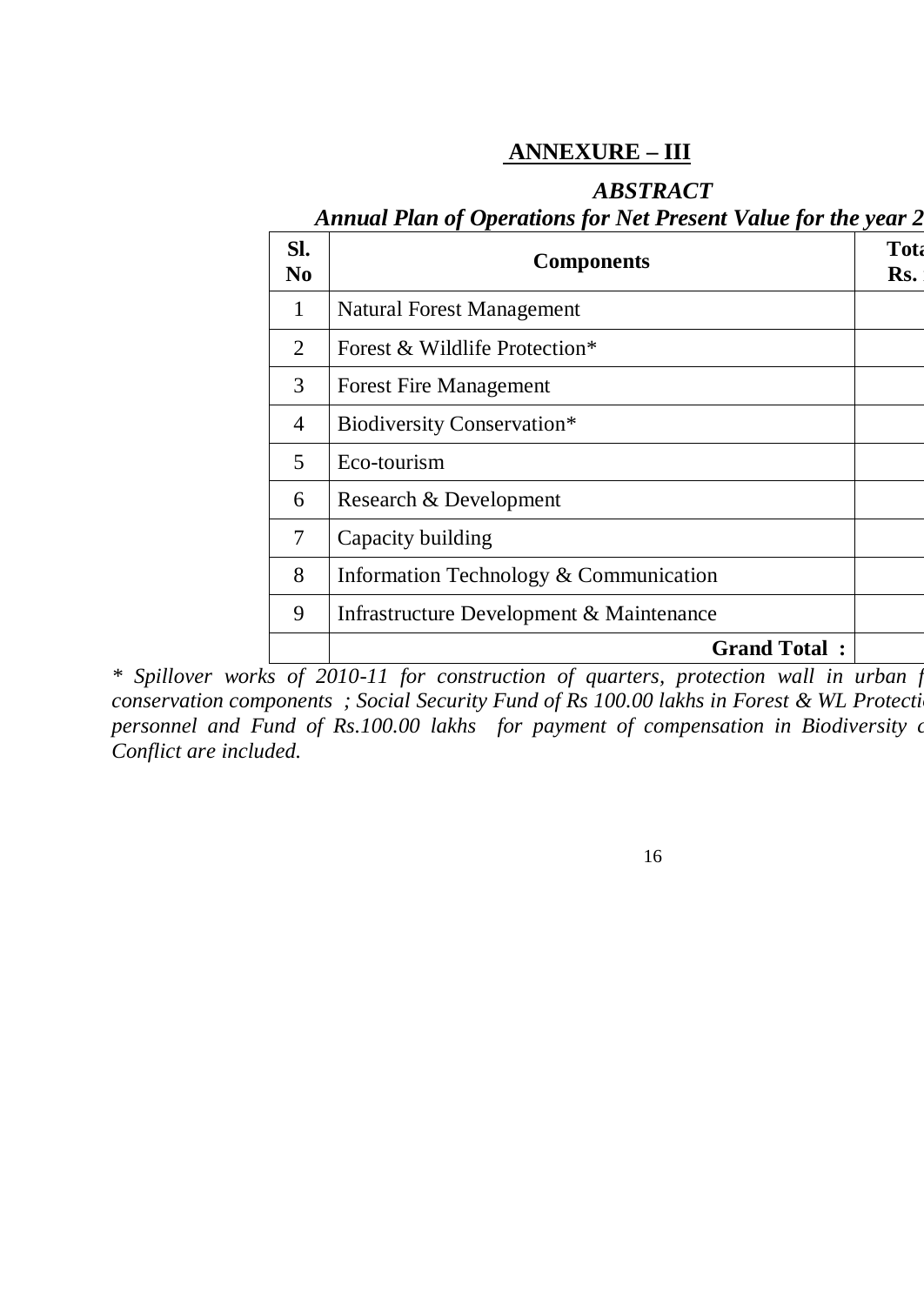# **ANNEXURE – IV**

# **NATURAL FOREST MANAGEMENT**

| SL.                     | <b>Components</b>                                                                                                                                | Unit |
|-------------------------|--------------------------------------------------------------------------------------------------------------------------------------------------|------|
| No.                     |                                                                                                                                                  | cost |
| $\mathbf{A}$            | <b>Management of plantations and forests</b>                                                                                                     |      |
| $\mathbf{1}$            | Improvement & Management of Teak plantations in which mechanical & silvicultural<br>thinnings not carried out as per Working Plan Prescriptions. | 0.02 |
| $\boldsymbol{2}$        | Improvement and Management of natural bamboo bearing forests                                                                                     | 0.0  |
| $\overline{3}$          | Rehabilitation of degraded Teak bearing areas, destroyed teak plantations and felled<br><b>Teak Plantations.</b>                                 | 0.07 |
| $\overline{\mathbf{4}}$ | Improvement and Management of red sanders bearing forests                                                                                        | 0.10 |
|                         | <b>Total A:</b>                                                                                                                                  |      |
| $\bf{B}$                | <b>Artificial Regeneration</b>                                                                                                                   |      |
|                         | <b>Teak Plantations</b>                                                                                                                          |      |
| $\mathbf{1}$            | Raising of teak plantation in 2X2 mt. espacement                                                                                                 | 0.19 |
| $\overline{2}$          | Advance operations for teak plantations to be carried out in next planting season (2012)<br>including raising of nursery                         | 0.10 |
|                         | <b>Eucalyptus Plantations</b>                                                                                                                    |      |
| 3                       | Raising of Eucalyptus plantation in 3X2 mt espacement                                                                                            | 0.19 |
| $\overline{\mathbf{4}}$ | 1st year maintenance of (Eucalyptus) plantation                                                                                                  | 0.07 |
| $\overline{5}$          | Advance Operations for Clonal Eucalyptus to be raised in next planting season(2012)<br>including raising of nursery                              | 0.44 |
|                         | <b>Red Sanders Plantations</b>                                                                                                                   |      |
| 6                       | Raising of Red Sanders plantation in 2X2 mt espacement                                                                                           | 0.24 |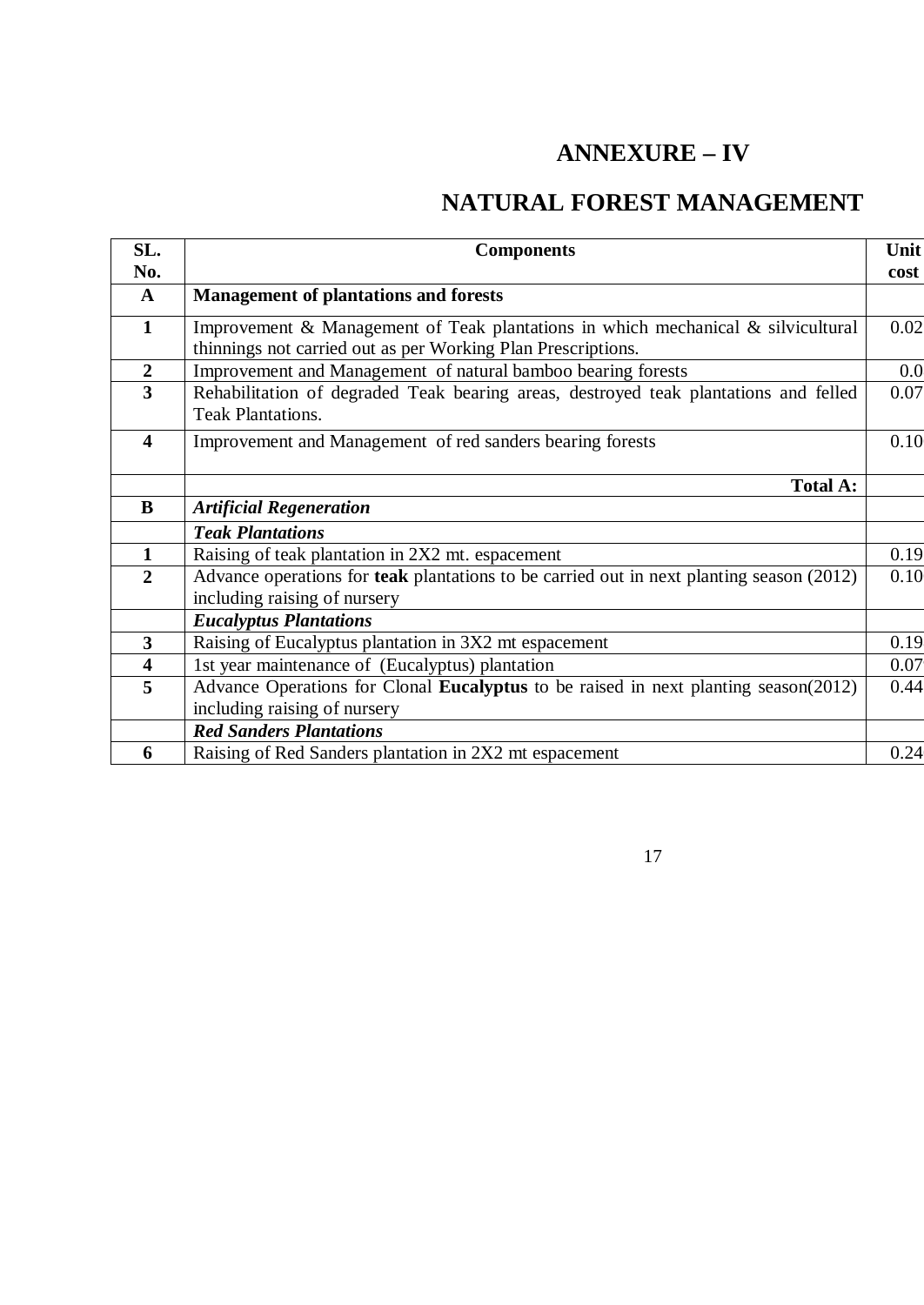| 7                | Advance Operations for Raising Red sanders / Silver Oak Plantations to be raised in     | 0.10 |
|------------------|-----------------------------------------------------------------------------------------|------|
|                  | next planting season(2012) including raising of nursery                                 |      |
|                  | <b>Bamboo plantations</b>                                                               |      |
| 8                | Raising of bamboo plantations - including barbed wire fencing                           | 0.23 |
| $\boldsymbol{9}$ | Advance Operations for raising bamboo plantation and inter-planting with eucalyptus     | 0.34 |
|                  | clones under semi mechanical method, to be raised in next planting season 2012          |      |
|                  | including raising of nursery                                                            |      |
|                  | <b>Silver Oak plantations</b>                                                           |      |
| <b>10</b>        | Raising of silver oak plantations (3X3 espacement)                                      | 0.14 |
| 11               | Advance Operations and raising including nursery raising                                | 0.09 |
|                  | <b>Barren Hill Afforestation</b>                                                        |      |
| 12               | Advance operations for barren Hill Afforestation with mixed species to be raised during | 0.20 |
|                  | 2012 including raising of nursery                                                       |      |
|                  | <b>Sandalwood plantations</b>                                                           |      |
| 13               | Sandal Wood Propagation                                                                 | 0.12 |
|                  | <b>Total B:</b>                                                                         |      |
|                  | <b>Grand Total:</b>                                                                     |      |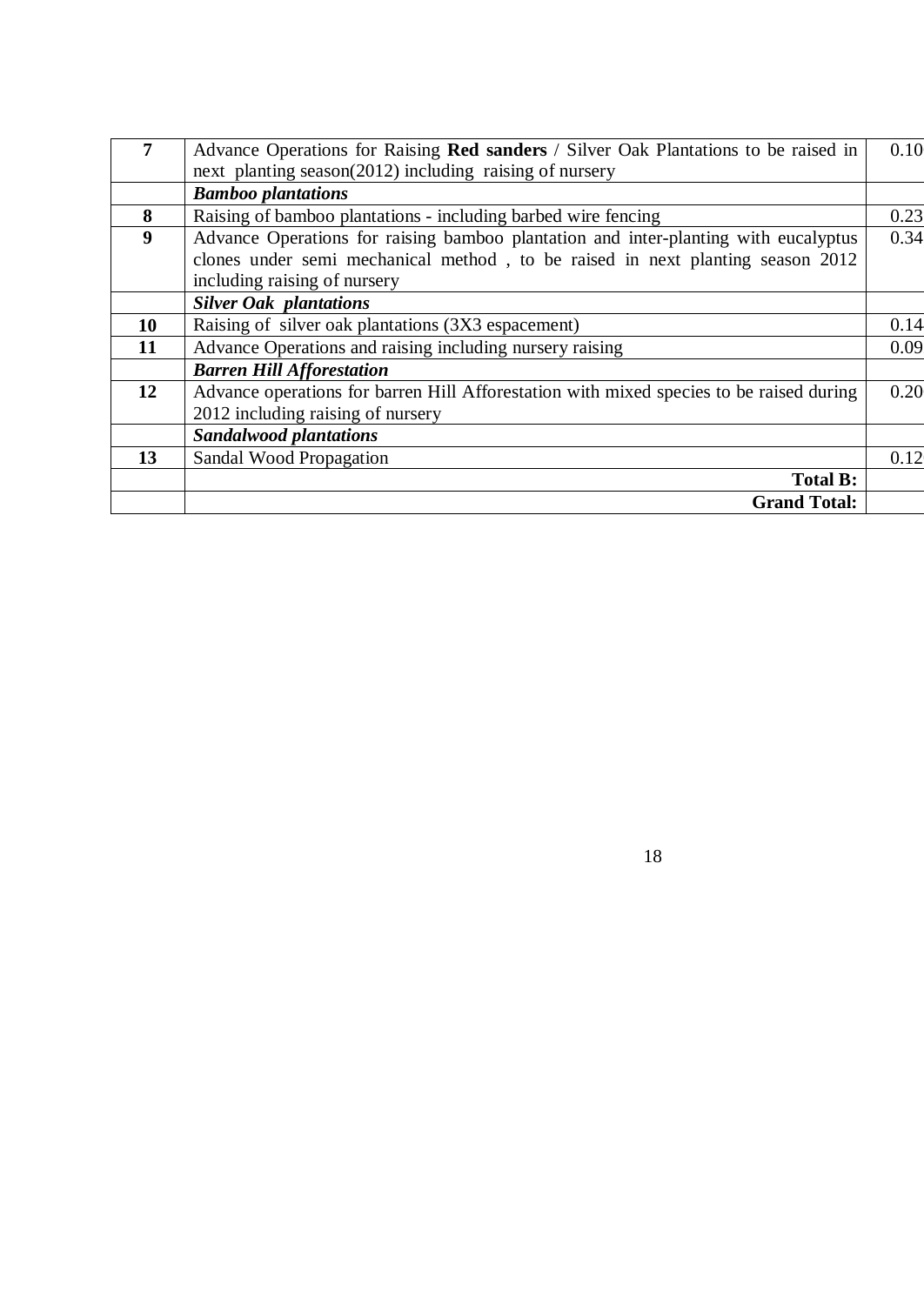## **ANNEXURE - V**

|                | <b>FOREST AND WILDLIFE PROTECTION</b>                                                                                                                                                                   | Rs. in lakl      |
|----------------|---------------------------------------------------------------------------------------------------------------------------------------------------------------------------------------------------------|------------------|
| S. No          | <b>Name of the Component</b>                                                                                                                                                                            | Unit             |
| 1              | Base camps- $5$ Tribal helpers + Ration                                                                                                                                                                 | 3.               |
| 2              | Strike forces / Anti-poaching squad with Local helpers and hiring of vehicle (5 persons in each<br>unit under the control of a Forest Official)                                                         | $\overline{5}$ . |
| 3              | Check posts (2 helpers)                                                                                                                                                                                 | $\mathbf{1}$     |
| $\overline{4}$ | Hire / operation Charges for boats                                                                                                                                                                      | Act              |
| 5              | Maintenance of police parties + ration                                                                                                                                                                  | 20.2             |
| 6              | Repairs and maintenance of forest roads & tracks                                                                                                                                                        | 0.25             |
| $\tau$         | Seizures safeguarding, feeding of accused, conduct of raids etc. including Cost of seize hammers<br>to DFOs / Sub-DFOs / ACF / FRO (T&WL)                                                               | 0.2/p            |
| 8              | Maintenance of dog squads for checking the illicit transportation of the Red sanders                                                                                                                    | $2$ per          |
| 9              | Construction of low cost sheds for storing of seized RS timber and protection from damage                                                                                                               |                  |
| 10             | Annual maintenance of boundaries and pillars(Km/Nos.)                                                                                                                                                   | As per           |
| 11             | Construction of boundary pillars                                                                                                                                                                        | 0.0              |
| 12             | Construction of protection wall for urban forest blocks                                                                                                                                                 | 25.00            |
| 13             | Construction of quarters for protection staff. (Indicate category, range, beat and location. Land<br>should belong to Forest Dept. Design, estimate and built up area as per current years guidelines.) | 12.3             |
| 14             | Legal charges and charges to legal consultants                                                                                                                                                          | 0.1/             |
| 15             | Organizing Martyr's day and service medal function                                                                                                                                                      | as per           |
| 16             | POL and Maintenance of Vehicles of FROs/ ACFs and Sub-DFOs                                                                                                                                              | 1.0              |
| 17             | Wages for drivers                                                                                                                                                                                       | 0.8              |
| 18             | Communication charges to FSO/FBO/ABO                                                                                                                                                                    | 0.0              |
| 19             | Purchase of arms and ammunitions (SLR guns, lathis) and vehicles, insurance to vehicles                                                                                                                 | Actu             |
| 20             | Facilitation Charges to FROs for protection duties                                                                                                                                                      | $\overline{0}$ . |
| 21             | Social Security Fund                                                                                                                                                                                    |                  |
|                | <b>GRAND TOTAL</b>                                                                                                                                                                                      |                  |
|                |                                                                                                                                                                                                         |                  |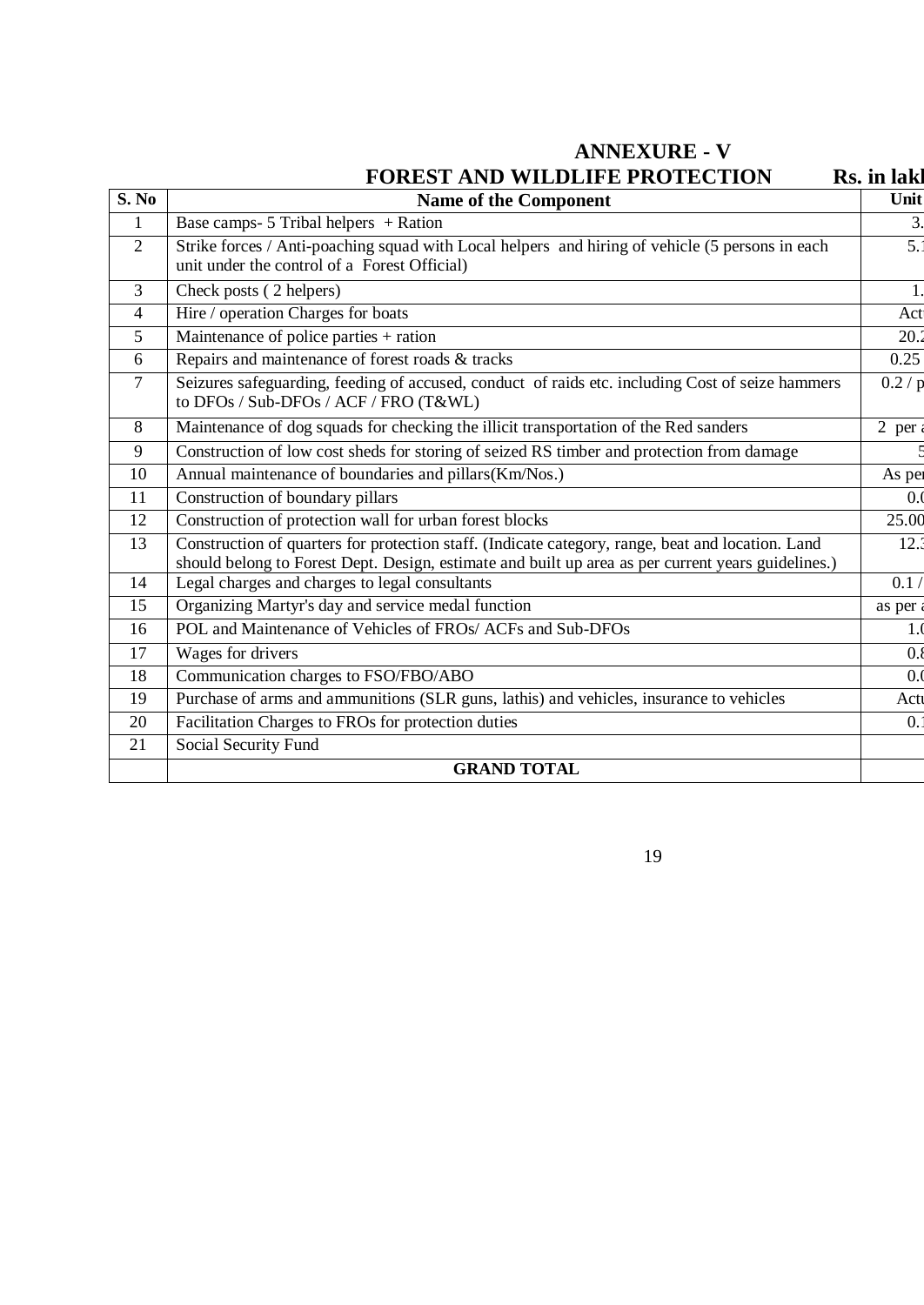# **ANNEXURE – VI**

# **FOREST FIRE MANAGEMENT**

|              |                                                                                                                                                                                                                    |              | Rs. ii     |
|--------------|--------------------------------------------------------------------------------------------------------------------------------------------------------------------------------------------------------------------|--------------|------------|
| SI.<br>No.   | Name of the Component                                                                                                                                                                                              | Unit<br>Cost | Quar<br>Ur |
| $\mathbf{1}$ | Creation of new fire lines (the fire lines which are not maintained<br>since $(5)$ years)                                                                                                                          | 0.065        |            |
| 2            | Fire Watchers for maintaining the existing fire lines and control<br>burning along extraction / bridle paths (for 5 months per year in<br>fire season i.e. April, May, 2011 and January, February, March,<br>2012) | 0.200        |            |
| 3            | Construction of Fire Watch Towers (in areas highly vulnerable to<br>fire risk and must be located where base camps are stationed.)                                                                                 | 2.000        |            |
|              | Total                                                                                                                                                                                                              |              |            |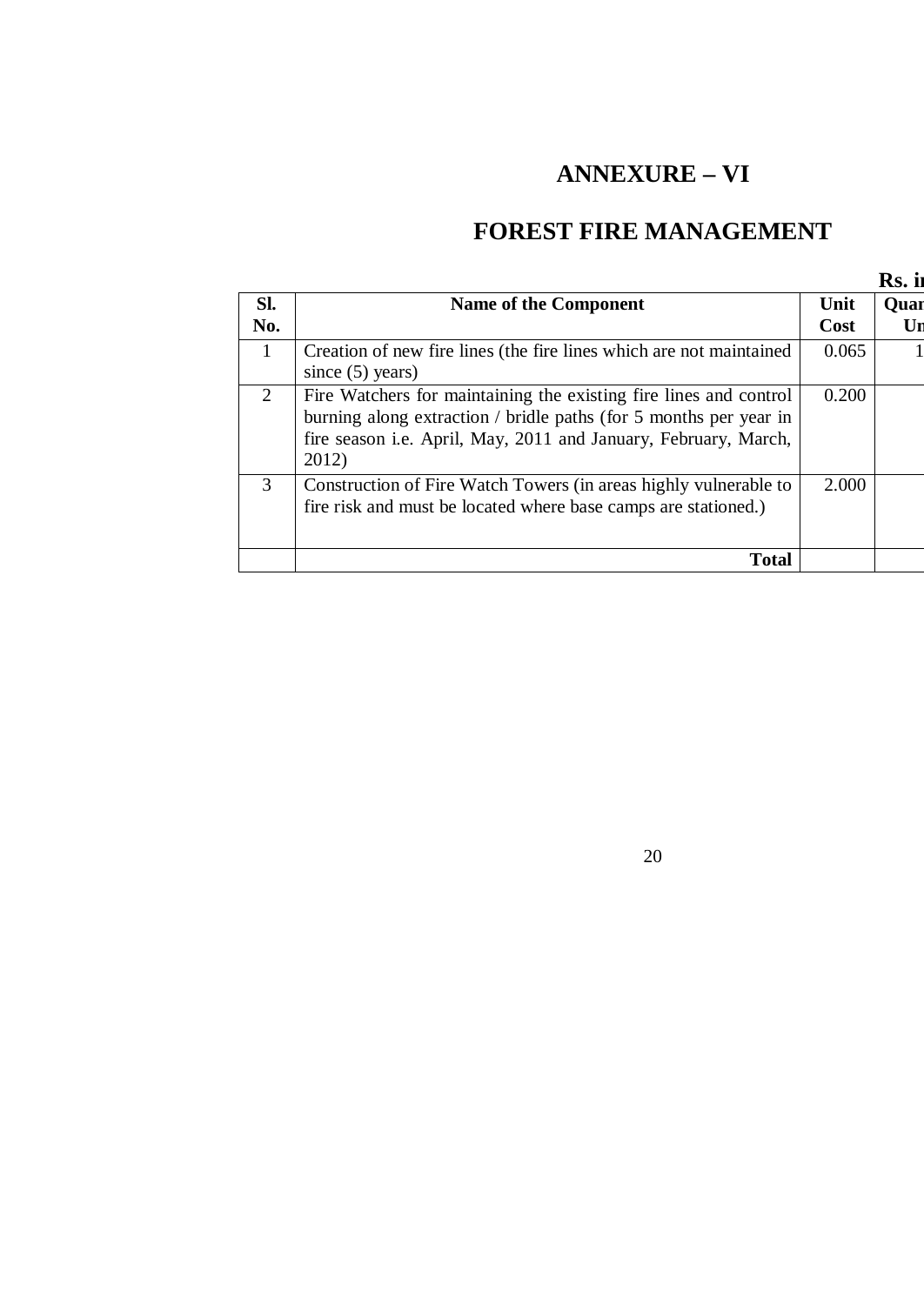## **ANNEXURE – VII**

## **BIODIVERSITY CONSERVATION**

| <b>Item of Work</b>                                                                              |
|--------------------------------------------------------------------------------------------------|
| Habitat Improvement*                                                                             |
| Development of Water Resources                                                                   |
| Man & Animal Conflict including Social Security Fund of Rs.100.00 lakhs for payn<br>compensation |
| WL Protection & Anti-Poaching                                                                    |
| <b>Fringe Area Development</b>                                                                   |
| Wildlife Extension & Education                                                                   |
| Development of Deer Parks & Breed Centers*                                                       |
| Research & Data Collection                                                                       |
| Development & Maintenance of WL Prominence Areas                                                 |
| Maintenance of Zoo Parks*                                                                        |
| <b>TOTAL</b>                                                                                     |
|                                                                                                  |

*\* Spillover works of 2010-11 included in these components*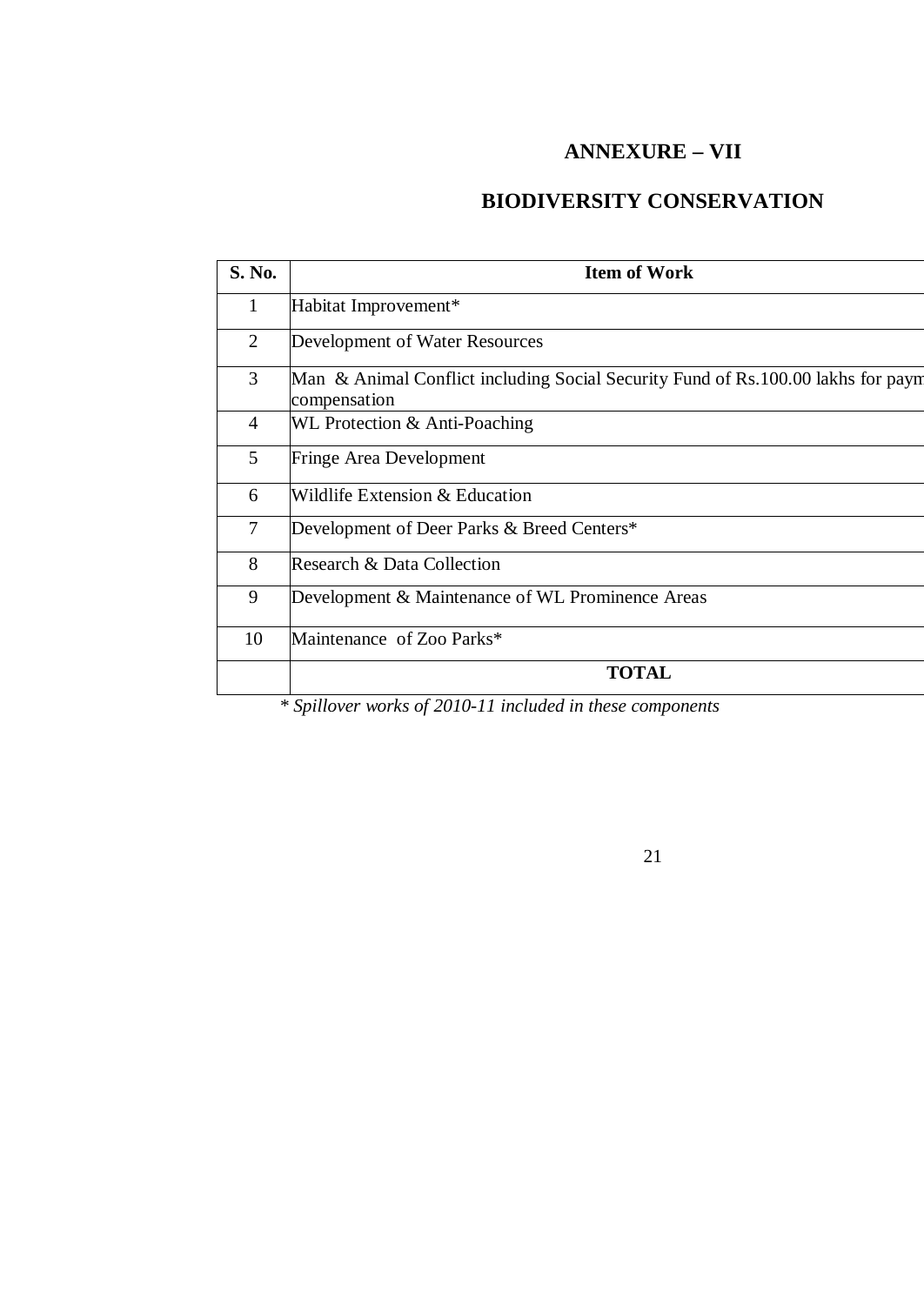### **ANNEXURE – VIII**

## **ECO-TOURISM**

| S.                      | <b>Circle</b>         | Outlay              |
|-------------------------|-----------------------|---------------------|
| No.                     |                       | <b>Rs. In Lakhs</b> |
| 1                       | Anantapur             | 54.95               |
| $\overline{2}$          | <b>Khammam</b>        | 13.00               |
| 3                       | <b>Kurnool</b>        | 50.00               |
| $\overline{\mathbf{4}}$ | Guntur                | 110.00              |
| 5                       | <b>Nizamabad</b>      | 54.00               |
| 6                       | Rajahmundry           | 87.50               |
| 7                       | <b>WLM</b> Tirupathi  | 20.00               |
| 8                       | <b>FDPT Srisailam</b> | 50.00               |
| 9                       | <b>WLM Eluru</b>      | 37.00               |
|                         | <b>TOTAL</b>          | 476.45              |

A.P. Forest department framed the Ecotourism Policy to promote Ecotourism in the state by involving local communities and other stakeholders for sustainable promotion of Ecotourism duly preserving the ecological balance.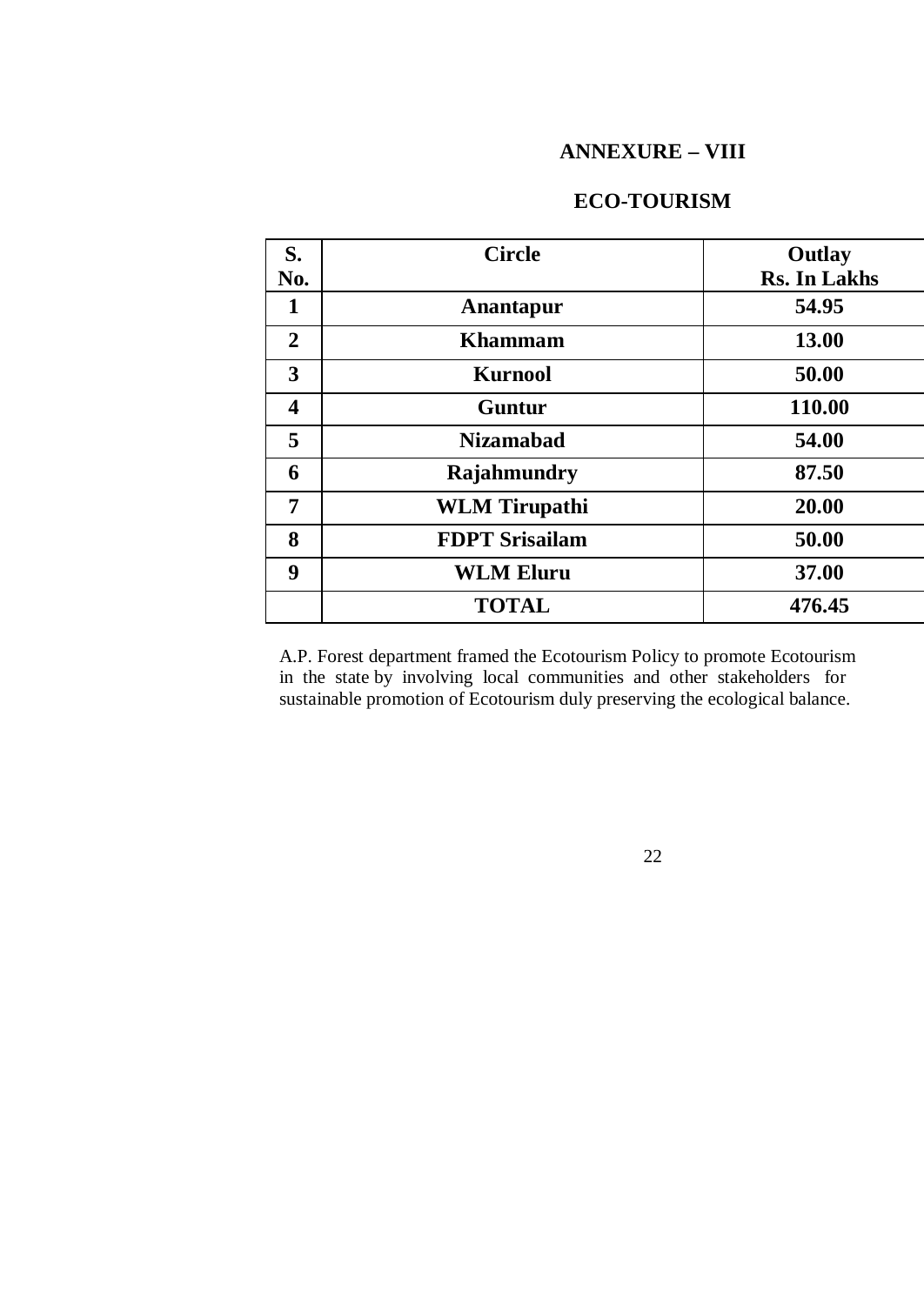## **ANNEXURE – IX**

## **RESEARCH AND DEVELOPMENT**

| SI.<br>No.     | <b>Name of the Component</b>                                                                | F<br><b>Rs</b> |
|----------------|---------------------------------------------------------------------------------------------|----------------|
| 1              | Strengthening research infrastructure & creation / maint. of central<br>nurseries           |                |
| 2              | Procurement of machinery & equipment                                                        |                |
| 3              | Documentation & strengthening of library                                                    |                |
| $\overline{4}$ | Tree breeding activities                                                                    |                |
| 5              | Clonal forestry research and domestication of indigenous forest species                     |                |
| 6              | Seed technology, laboratory research, production of bio-fertilizer, etc.                    |                |
| $\overline{7}$ | Improvement of nursery tech. & production of QPM & clonal                                   |                |
| 8              | Natural forest management & conservation of eastern ghat flora                              |                |
| 9              | Miscellaneous such as chemical $\&$ glass wares, maint. of res. plots $\&$<br>contingencies |                |
|                | <b>TOTAL</b>                                                                                |                |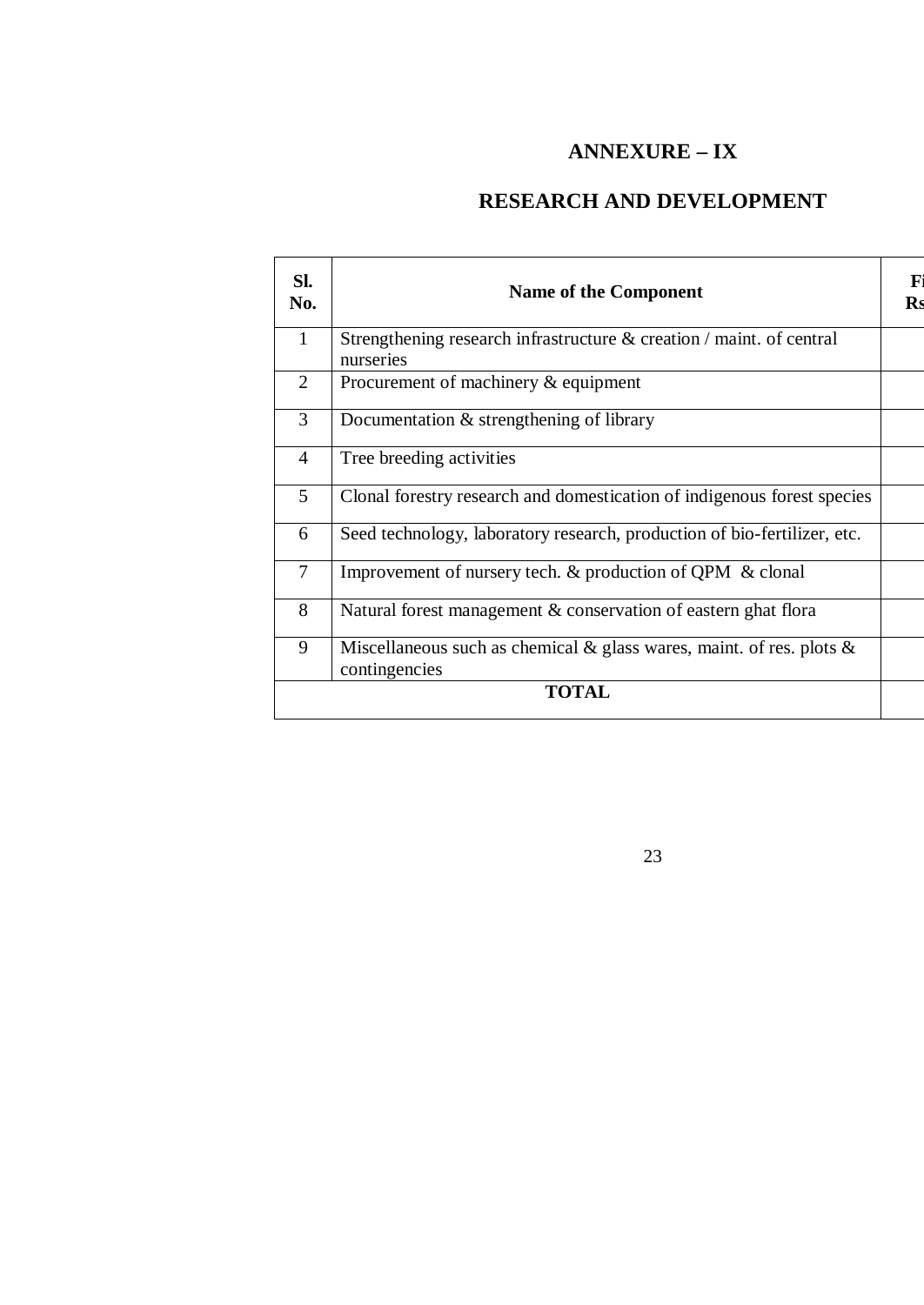# **ANNEXURE – X**

# **CAPACITY BUILDING**

|                |                                                           |         | $\mathbf{R}$ s |
|----------------|-----------------------------------------------------------|---------|----------------|
| S.No           | <b>Name of the Component</b>                              | Unit    |                |
| $\mathbf{A}$ . | <b>New Infrastructure</b>                                 |         |                |
|                | Construction of Hostel Building for FRO trainees          |         |                |
| $\overline{2}$ | Construction of Buildings & Quarters                      |         |                |
| <b>B.</b>      | Trainings, Workshops, Study tours & Publications Proposed | 52 Nos. |                |
| $\mathbf{C}$ . | Specialized trainings and workshops on                    | On $5$  | A <sub>s</sub> |
|                |                                                           | Themes  | ac             |
| D.             | <b>Maintenance of existing Infrastructure at APFA</b>     |         | A.             |
|                |                                                           |         | FS             |
|                | <b>Grand Total</b>                                        |         |                |
|                |                                                           |         |                |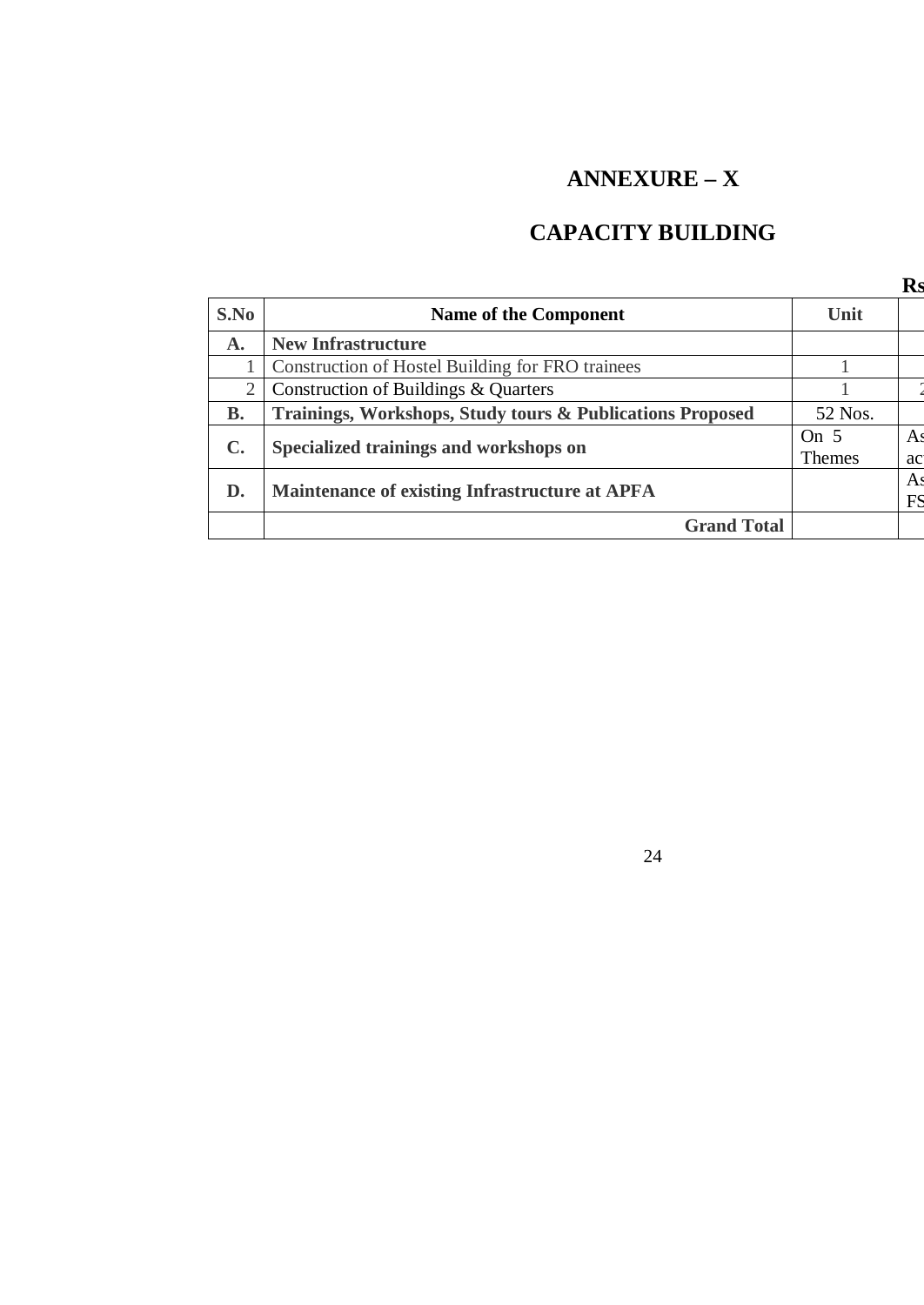# **ANNEXURE - XI INFORMATION TECHNOLOGY AND COMMUNICATION**

| S.<br>N <sub>0</sub> | <b>Name of the Component</b>                                                                                                                                                                                            |   |
|----------------------|-------------------------------------------------------------------------------------------------------------------------------------------------------------------------------------------------------------------------|---|
| $\mathbf{A}$         | Geomatics Activities - vegetation cover, change monitoring inside and outside forest<br>density mapping, stock mapping, analysis of RoFR claims, development of FMIS<br>package, survey of notified forest blocks, etc. |   |
| B                    | Improvement Infrastructure and communication - procurement of PDAs with GPS to                                                                                                                                          |   |
|                      | FBOs, broadband connectivity upto range level and upgradation and maintenance of                                                                                                                                        |   |
| $\mathbf C$          | softwares and hardwares<br><b>Establishment of Geomatics Center at 7th Floor</b>                                                                                                                                        |   |
| 1                    | <b>Civil Works</b>                                                                                                                                                                                                      |   |
|                      | Masonary (Brickwork, Partioning, WCs, Water pipes, Drainage etc)                                                                                                                                                        |   |
|                      | Flooring (sq ft)                                                                                                                                                                                                        |   |
|                      | Partitiong for officers cabins (sq ft)                                                                                                                                                                                  | 2 |
|                      | False Ceiling (sq ft)                                                                                                                                                                                                   |   |
|                      | <b>Electrical Wiring</b>                                                                                                                                                                                                |   |
|                      | Computer cubicals                                                                                                                                                                                                       |   |
|                      | $ACs$ (45 Tons)                                                                                                                                                                                                         |   |
|                      | <b>Display Room Boards</b>                                                                                                                                                                                              |   |
|                      | <b>Furniture</b>                                                                                                                                                                                                        |   |
|                      | <b>Computer Chairs</b>                                                                                                                                                                                                  |   |
|                      | <b>Officers Chairs</b>                                                                                                                                                                                                  |   |
|                      | <b>Officers Tables</b>                                                                                                                                                                                                  |   |
|                      | Side racks                                                                                                                                                                                                              |   |
|                      | Wardrobes                                                                                                                                                                                                               |   |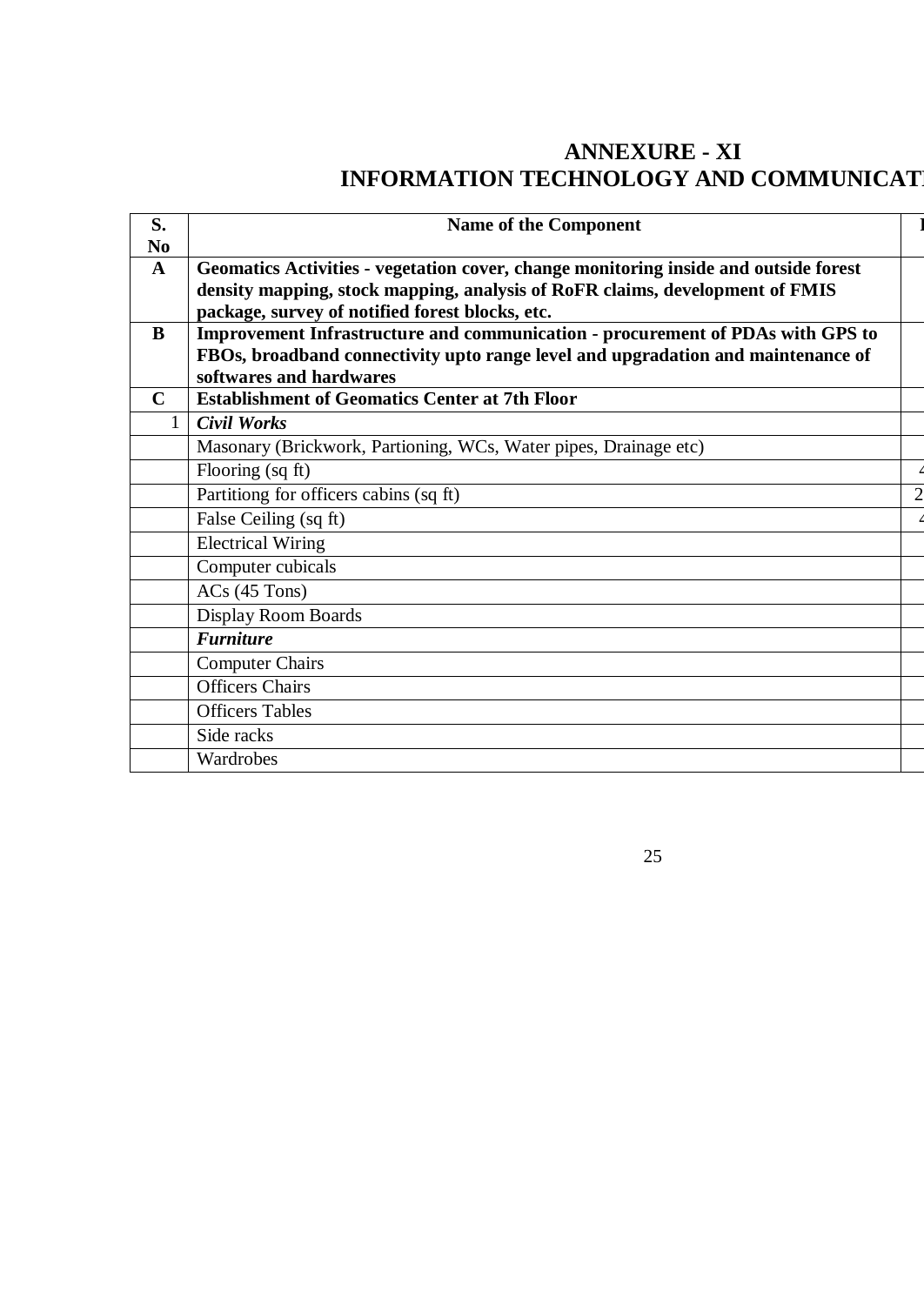|   | Visitors, Training Room chairs                   |                    |
|---|--------------------------------------------------|--------------------|
|   | Sofas (Officers, Demo room)                      |                    |
|   | Teepai                                           |                    |
|   | Miscellaneous (Locks, Doors, Handles etc)        |                    |
|   | <b>Conferencing Table</b>                        |                    |
|   |                                                  | Sub total C1       |
| 2 | <b>Hardware and Software for Geomatic Centre</b> |                    |
|   |                                                  | <b>Total C</b>     |
|   |                                                  | <b>GRAND TOTAL</b> |